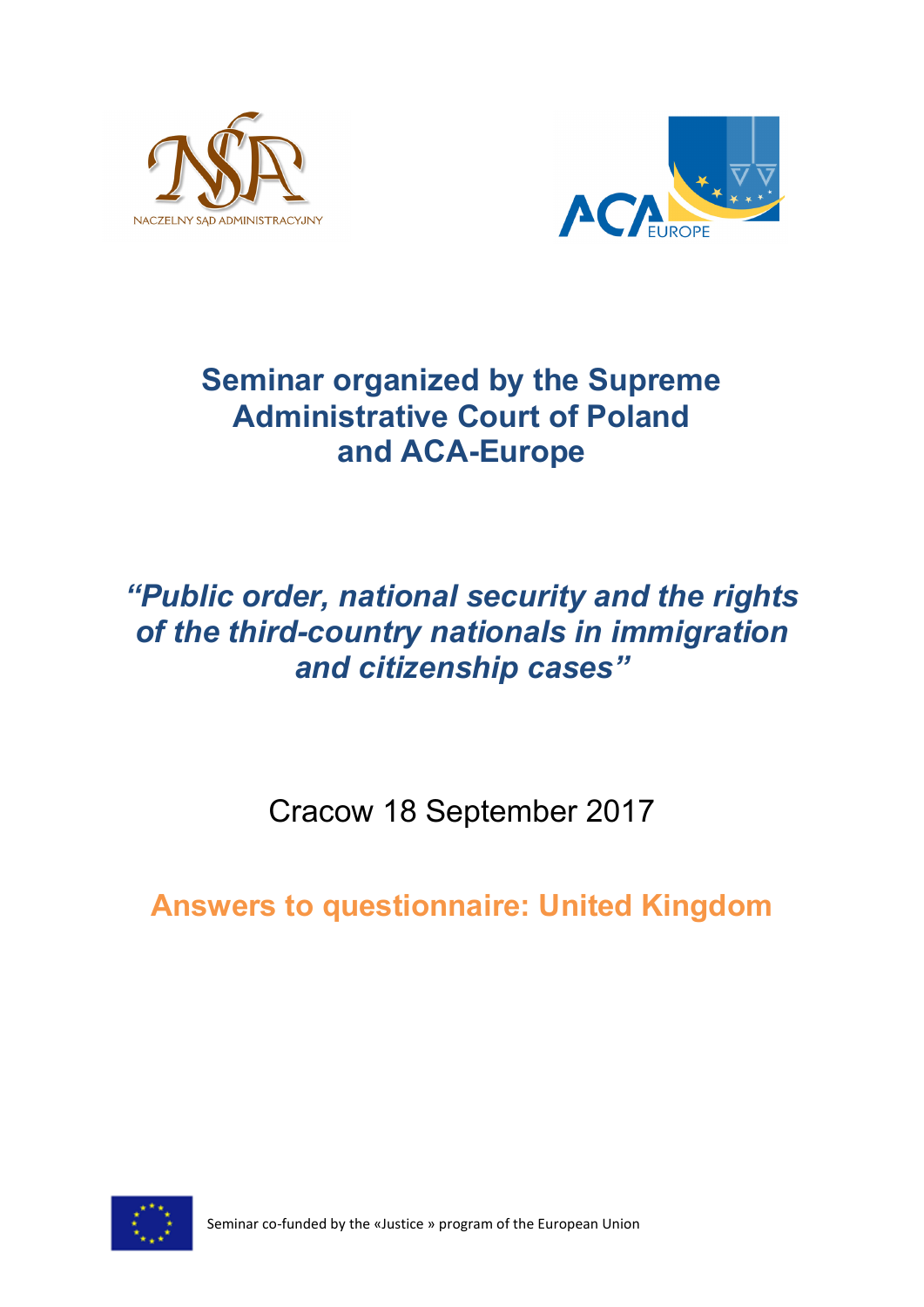# **Public order, national security and the rights of third-country nationals in immigration and citizenship cases**

# **United Kingdom**

#### **IMMIGRATION**

#### **Legislative framework and substantive issues**

#### **Control of entry or stay (non-deportation)**

The rules governing control of entry and stay are largely contained in the Immigration Rules (the "Rules"). These are detailed statements by a minister of the Crown as to how the Crown proposes to exercise its executive power to control immigration.<sup>1</sup> The Immigration Act 1971 (the "1971 Act")<sup>2</sup> contains provision about what the Rules must contain and how parliamentary approval of the Rules should be obtained. However, the 1971 Act does not authorise the making or changing of the Rules. They are therefore not delegated legislation; however they have acquired a status of "quasi-law".<sup>3</sup>

#### *Criminal Convictions*

- The Rules bar those with convictions from gaining entry or settlement in the UK for indefinite or definite time periods.
- Mandatory exclusion:

| <b>Length of sentence</b>                                    | UK (para $320(2)$ ) | Time bar to entry into the Time bar for qualification for<br>indefinite leave to remain (para<br>322(1C) |
|--------------------------------------------------------------|---------------------|----------------------------------------------------------------------------------------------------------|
| 4 years or more                                              | Indefinite          | Indefinite                                                                                               |
| 12 months to 4 years                                         | 10 years            | 15 years                                                                                                 |
| Less than 12 months                                          | 5 years             | 7 years                                                                                                  |
| Non-custodial sentence within<br>24 months prior to date the |                     | 24 months                                                                                                |

<sup>&</sup>lt;sup>1</sup> *Odela v SSHD* [2009] UKHL 25, at [6].<br><sup>2</sup> http://www.legislation.gov.uk/ukpga/1971/77<br><sup>3</sup> *SSHD v Pankina* [2010] EWCA Civ 719.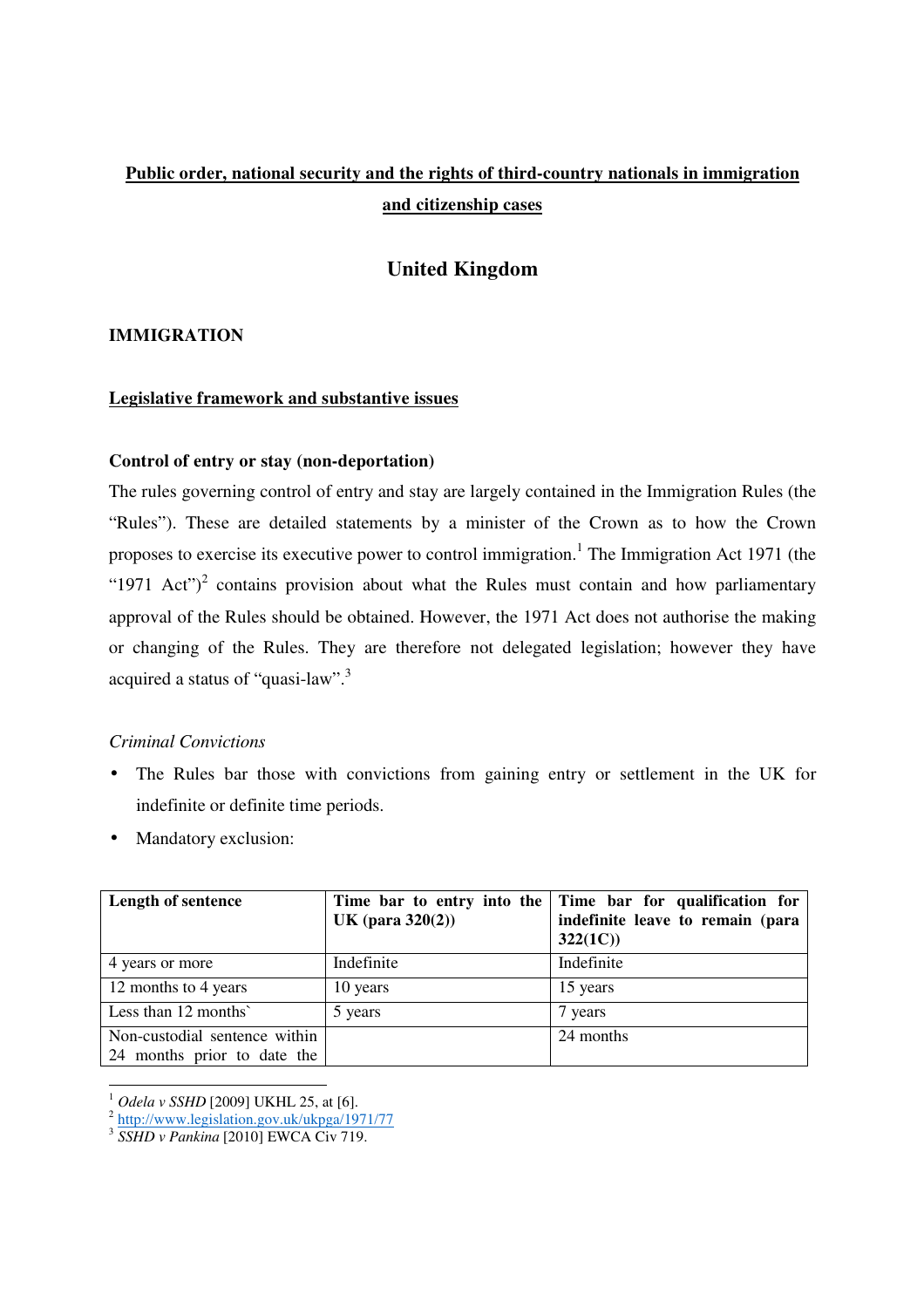| $\sim$<br>IEI.<br>- 114<br>- 10<br>. .<br>. |  |
|---------------------------------------------|--|

- Convictions that would otherwise become 'spent' by virtue of the Rehabilitation of Offenders Act, do not do so for the purposes of any immigration decisions to grant or refuse persons leave to enter or remain in UK or to remove or deport persons from the UK or in respect of nationality decisions.<sup>4</sup>
- Paras 320(18A) and (18B) (entry) and 322(5A) (leave to remain) provide for discretionary exclusion on the basis of conviction for or admission of an offence within the last 12 months which is recorded on the criminal record albeit with a non-custodial or out of court disposal. It is relevant tot eh exercise of the discretion whether the person is a persistent offender who shows a particular disregard for the law or the offending has caused serious harm.

### *Exclusion for the public good*

- Refusal of leave to enter or entry clearance or cancellation of leave to enter or remain on arrival is mandatory where the Secretary of State for the Home Department ("SSHD") has personally directed that that person's exclusion from the UK is conducive to the public good (paras 320(6) and 321A(4)).
- Even where there is no such direction, leave should normally be refused  $(320(19))$  or is to be cancelled (para  $321A(5)$ ) where the immigration officer deems the exclusion form the UK to be conducive to the public good for example, in light of the person's character, conduct or associations.
- Refusal on "conductive to the public good" grounds may therefore result from a prior ban imposed by the SSHD or an on-the-spot decision by an immigration officer. Examples of prior bans include on Ku Klux Klan imperial wizard Bill Wilkinson and US Nation of Islam leader Louis Farrakhan.<sup>5</sup>
- In August 2005, the Home Office published an indicative list of "unacceptable behaviours" which would trigger consideration of exclusion. <sup>6</sup> The list was re-published in 2015, in an answer to a PQ:

 $\frac{1}{2}$ 4 UK Borders Act 2007, s.56A.

<sup>&</sup>lt;sup>5</sup> Upheld by the Court of Appeal in *R* (on the application of Farrakhan) v SSHD [2002] EWCA Civ 606.

<sup>&</sup>lt;sup>6</sup> Home Office, press release, 124/2005 'Tackling Terrorism-Behaviours unacceptable in the UK', 25 August 2005 (available from Statewatch website http://www.statewatch.org/news/2005/aug/07uk-terr-behaviour.htm)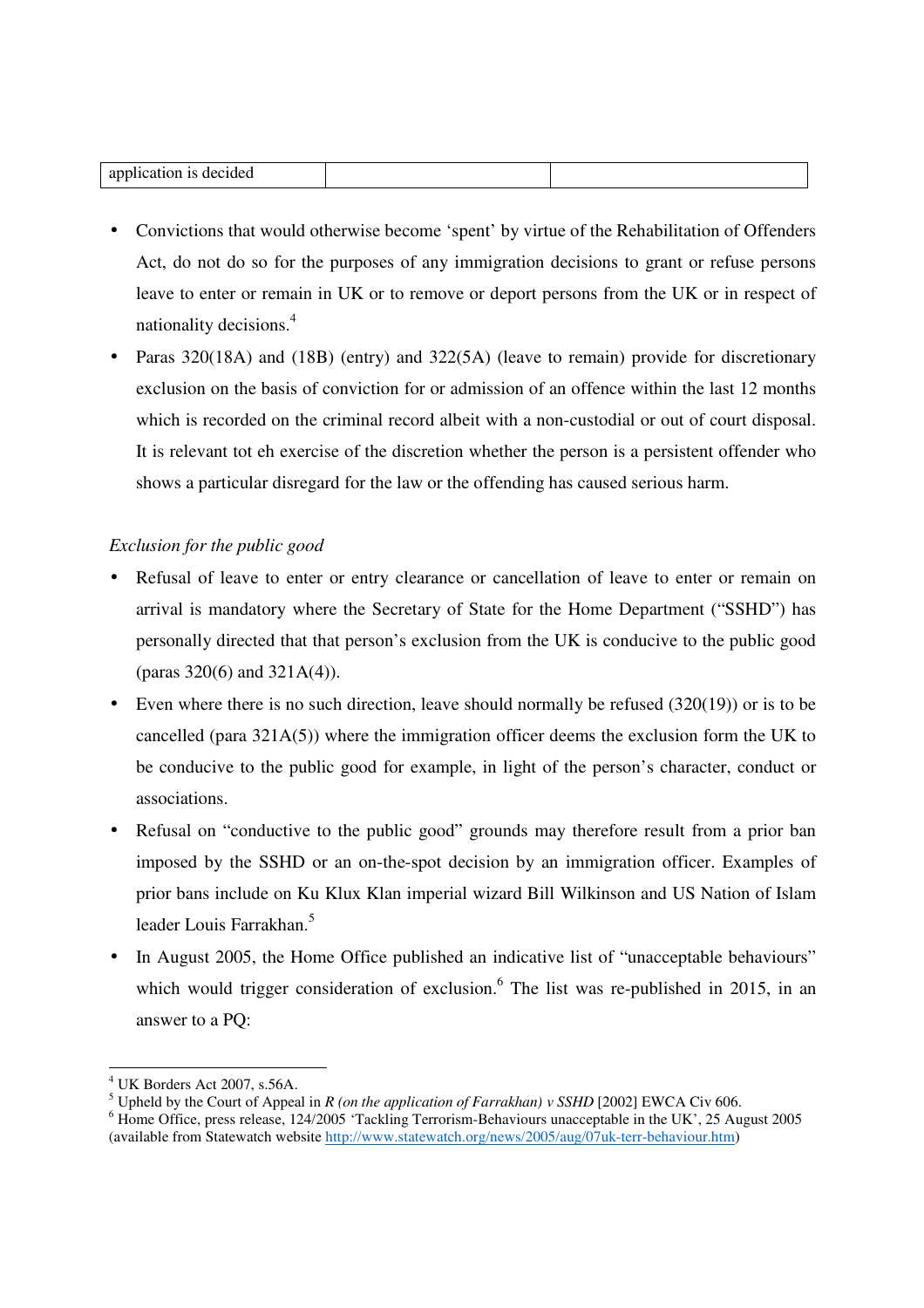The list of unacceptable behaviours is indicative rather than exhaustive. It covers any non-UK national whether in the UK or abroad who uses any means or medium including:

- o writing, producing, publishing or distributing material;
- o public speaking including preaching
- o running a website; or
- o using a position of responsibility such as teacher, community or youth leader

To express views which:

- o foment, justify or glorify terrorist violence in furtherance of particular beliefs;
- o seek to provoke others to terrorist acts;
- o foment other serious criminal activity or seek to provoke others to serious criminal acts or;
- $\circ$  foster hatred which might lead to inter-community violence in the UK.<sup>7</sup>
- A 2009 Home Office press release gave some details about the number of people excluded

from the UK between August 2005 and March 2009 under the policy:

In the period from August 2005 to 31 March 2009, a total of 101 individuals have been excluded from the UK for having engaged in unacceptable behaviour. Of these 101 individuals, a total of 22 were excluded by the Home Secretary in the period from 28 October 2008 to 31 March 2009.

This figure comprises 72 individuals excluded for fomenting, justifying or glorifying terrorist violence in furtherance of particular beliefs; two individuals excluded for seeking to provoke others to terrorist acts; 18 individuals excluded for fomenting other serious criminal activity or seeking to provoke others to serious criminal acts; and nine individuals excluded for fostering hatred which might lead to intercommunity violence in the UK.

The individuals concerned include animal rights extremists, right to life extremists, homophobe extremists, far-right extremists, as well as advocates of hatred and violence in support of their religious beliefs.

• On-the-spot refusals are used where someone is given leave to enter by the immigration officer and passes through to Customs where drugs are discovered.<sup>8</sup> The Modernised Guidance suggests other reasons for a refusal on conducive grounds would include extreme views which might lead to civil unrest or offences by others, evidence of involvement in war crimes or crimes against humanity, a threat to national security or a concern that admitting

 $\overline{\phantom{a}}$ 

<sup>&</sup>lt;sup>7</sup> Written Question HL4168, answered on 22 January 2015, available at  $\frac{http://www.parliament.uk/writen-questions-answers-}$ statements/written-question/lords/2015-01-14/HL4168

<sup>8</sup> As in *Villone v SSHD* [1979-80] Imm AR 23.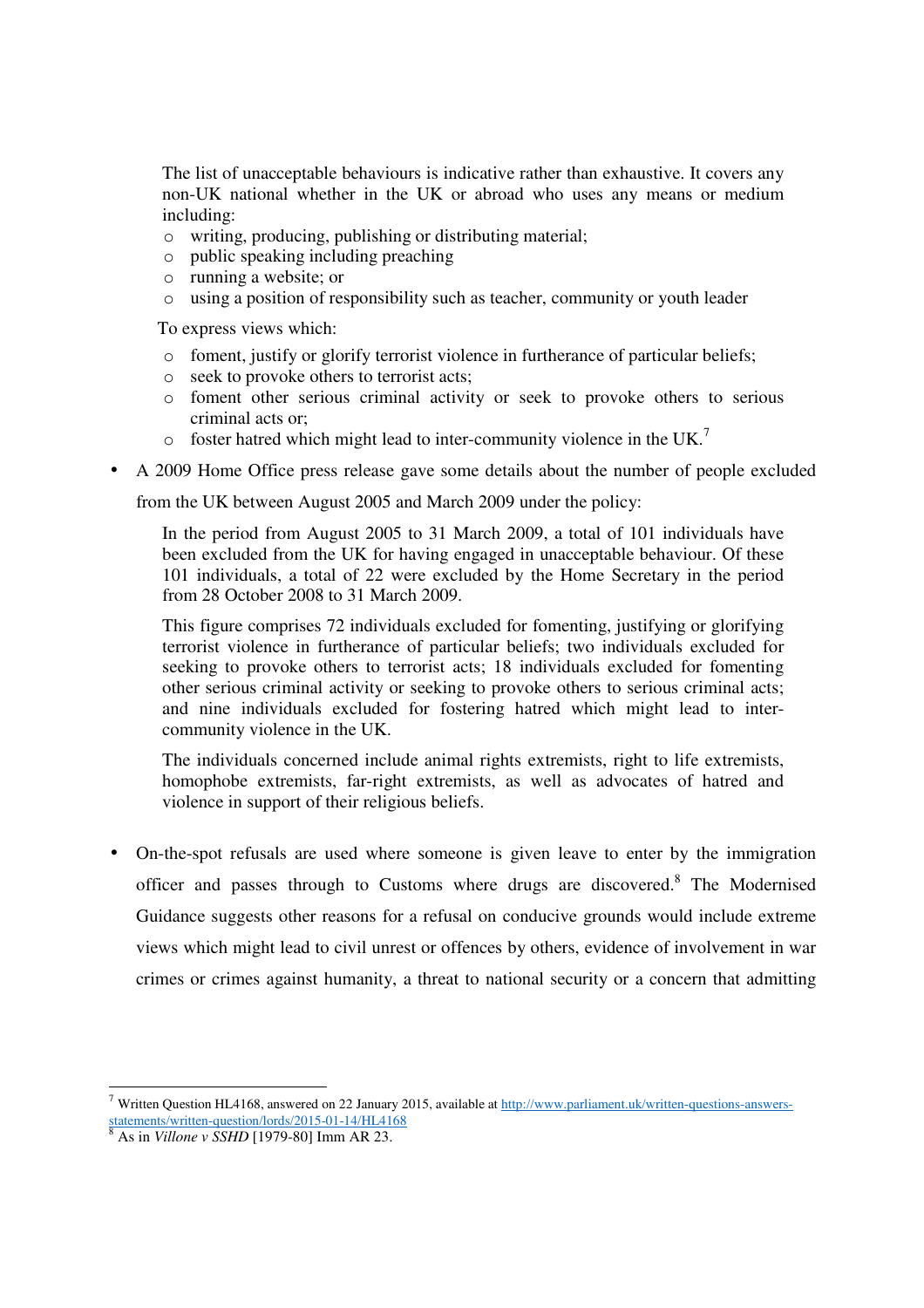the person could unfavourable affect foreign policy.<sup>9</sup>

• Home Office policy guidance to staff handling visa applications gives an indication of the type of behaviour which might warrant refusal under paragraph 320(19):

"Low-level criminal activity. Association with known criminals. Involvement with gangs. Pending prosecutions. Extradition requests. public order risks. Prescribed organisations. Unacceptable behaviours. Subject to a travel ban. War crimes. Article 1F of the refugee convention. Deliberate debiting. Proceeds of crime and finances of questionable origins. Corruption. Relations between the UK and elsewhere. Assisting in the invasion of the immigration control. Hiring illegal workers. Engaging in deceitful or dishonest dealings with Her Majesty's Government"<sup>10</sup>

- In determining whether a person should be refused admission on public good grounds the discretion is wide but the reasons must not be trivial or light.<sup>11</sup> However, this has not prevented refusals for possession of trivial amounts of cannabis.<sup>12</sup> Drug smuggling cases the offender or suspect is unlikely to obtain admission. Past dishonest deception is also covered by the power to deem deportation conducive to the public good.<sup>13</sup> Refusal of entry on conducive good grounds based on serious deception, past or present is unlikely to be struck down as unreasonable on a judicial review challenge.<sup>14</sup>
- Leave to enter was refused on public good grounds to a man who was attempting to come to the UK for a marriage, who's bride-to-be was only  $14.5<sup>15</sup>$  This situation is now covered by para 277 of the Rules which provides that entry clearance, leave to enter, leave to remain or variation foe lave as a spouse of civil partner will not be granted if the applicant or sponsor is under 18 on the date of arrival in the UK or leave to remain/ variation of leave would be granted. The public good rule has also been invoked to exclude a man who obtained his prior residence status by a sham marriage.<sup>16</sup>
- Refusal of variation or further leave, or curtailment of existing leave, may occur if it is deemed undesirable to permit the applicant to remain in the UK in light of his/her character,

<sup>-</sup><sup>9</sup>Modernised Guidance: General Grounds for Refusal: Considering entry clearance, Section 2, Version 28.0, published 10 April 2017 p.62

https://www.gov.uk/government/uploads/system/uploads/attachment\_data/file/607623/GGFR-Section-2-v28.pdf <sup>10</sup> Home Office, Entry Clearance Guidance, RFL09, 14 November 2013

https://www.gov.uk/government/publications/when-can-i-refuse-on-character-conduct-or-associations-rfl09 paragraph-32019/when-can-i-refuse-on-character-conduct-or-associations

<sup>&</sup>lt;sup>11</sup> Scheele v immigration Officer, Harwich [1976] Imm AR 1.

<sup>12</sup> *Villone v SSHD* 

<sup>&</sup>lt;sup>13</sup> *R v Immigration Appeal Tribunal ex parte Patel* [1988] AC 910.

<sup>14</sup> *R v SSHD ex p Kwapong* [1993] Imm AR 569.

<sup>&</sup>lt;sup>15</sup> *R v Immigration Appeal tribunal ex pa Ajab Singh* [1978] Imm AR 59

<sup>16</sup> *Osama v Immigration Officer, London (Gatwick) Airport* [1978] Imm AR 8.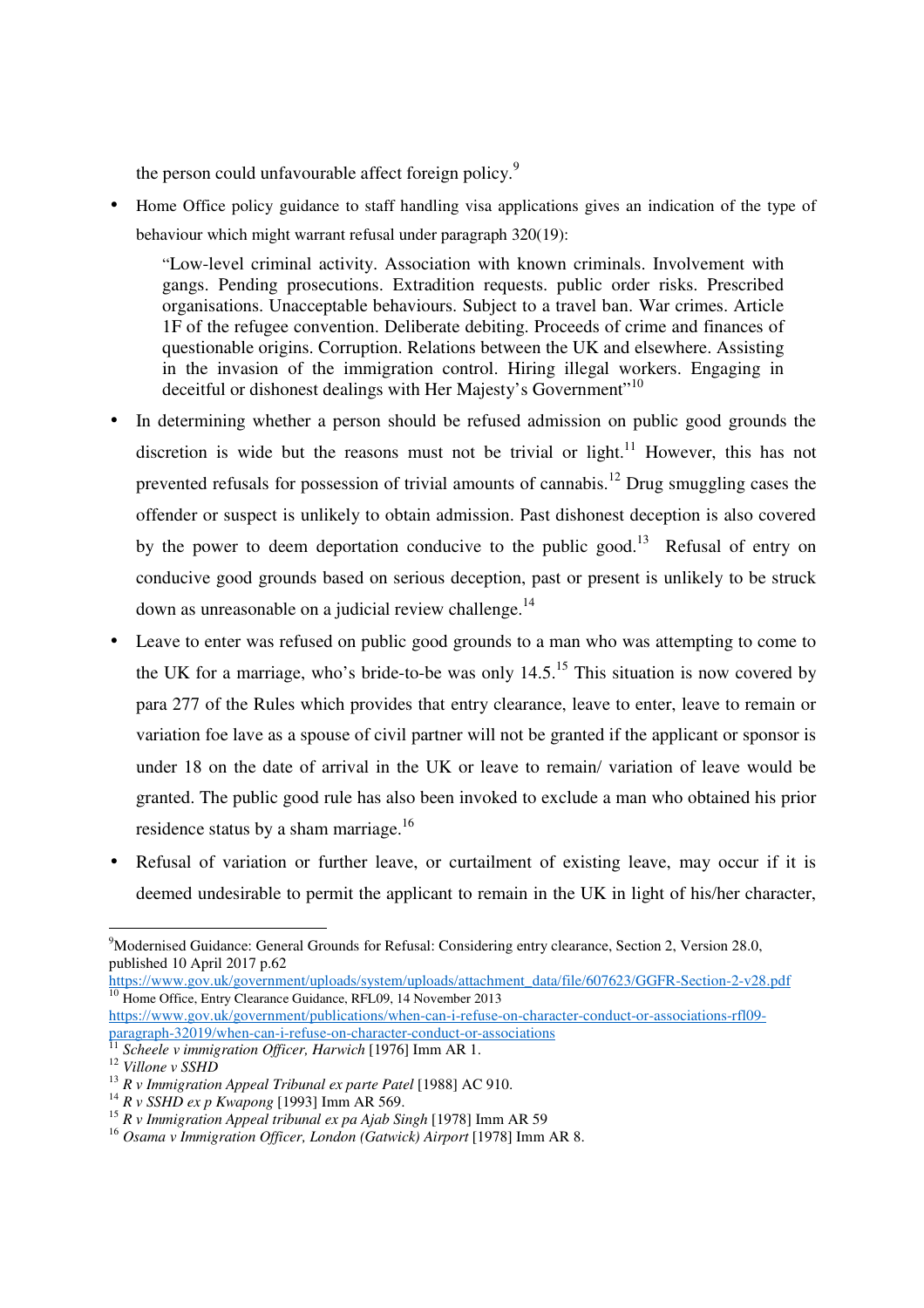conduct or associations (para 322(5)). A person does not need to have been convicted of a criminal offence for this provision to apply. This may include cases where a migrant has entered, attempted to enter or facilitated a sham marriage to evade immigration control.<sup>17</sup>

#### *Deportation*

Those subject to a current deportation are barred indefinitely from getting leave to enter (para  $320(2)(a)$ ) and leave to remain or an application to extend their stay must be refused (para 322(IB)). See further below in respect of deportation orders.

#### *International Obligations*

• Section 8B of the Immigration Act 1971 provides for mandatory refusal or cancellation of leave to enter of 'excluded persons', defined as persons named or described by UN Resolution of EU Council instrument. The Immigration Act 2016 (in force from 12 July 2016) removed the need to update secondary legislation in order to implement an international travel ban, in order that the bans can take immediate effect.

#### **Deportation**

Deportation is the process whereby a non-British citizen can be compulsorily removed from the UK and prevented from returning unless the deportation order is revoked. A deportation order operates to cancel leave to remain.<sup>18</sup> A person who is not a British citizen and not exempt is liable to deportation from the UK in the following circumstances under the Immigration Act 1971:

- the SoS deems his or deportation to be conducive to the public good;<sup>19</sup>
- another member of the family to which he or she belongs is to be deported;  $20#$
- a court recommends deportation in the case of a person over the age of 17 after conviction of an offence punishable by imprisonment; $^{21}$

<sup>-</sup><sup>17</sup> Modernised Guidance: General Grounds for Refusal: Considering leave to remain, Section 4, Version 28.0, published 10 April 2017 p.34,

https://www.gov.uk/government/uploads/system/uploads/attachment\_data/file/607627/GGFR-Section-4-v28.pdf  $18 \text{ Im migration Act } 1971, s.5(1) \text{ and } (2).$ 

<sup>&</sup>lt;sup>19</sup> Immigration Act 1971, s.3(5)(a), as amended by teh Immigration and Asylum Act 1999, Sch 14 para 44(2).

<sup>&</sup>lt;sup>20</sup> Immigration Act 1971, s.3(5)(b), as amended.

<sup>&</sup>lt;sup>21</sup> Immigration Act 1971, s.3(6).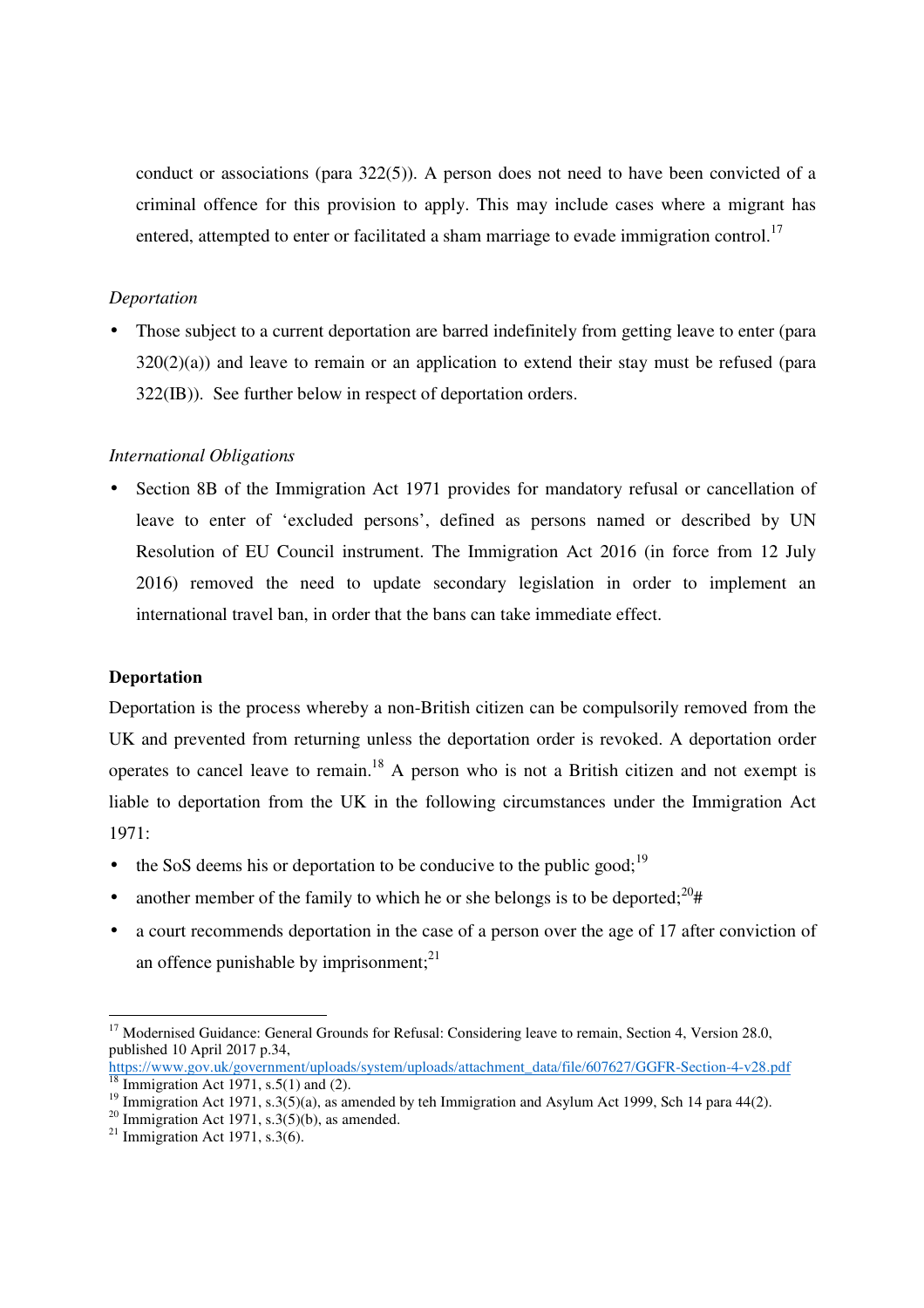and, under the UK Borders Act 2007 ("UKBA 2007") following a conviction of a criminal offence attracting at least one single sentence of imprisonment of 12 months or more.<sup>22</sup>

Deportation may be deemed conducive tot eh public good as being in the interests of national security or the relations between the UK and another country, or for other reasons of a political nature. In *Rehman<sup>23</sup>* the House of Lords held that 'national security', 'international relations' and 'other political reasons' may overlap and gave an extremely broad meaning to national security. Rejecting the approach of the SIAC, which had held that endangering national security required engagement in, promotion or encouragement of violent activity targeted at the UK, its system of government or its people, their Lordships held that the promotion of terrorism against any state is capable of being a threat to the UK's national security, since increasingly the security of one country is dependent upon the security of others, so that any activity likely to create a risk of adverse repercussions, including conduct which could have an adverse effect on the UK's relationship with a friendly state, could threaten the UK's national security. Thus planning and organisation in the UK of terrorist acts abroad could found deportation, although the Secretary of State would have to show that there was a real possibility of adverse repercussions in terrorist cases. The House also endorsed the Court of Appeal's distinction between proof and evaluation; the Secretary of State's reasons are not counts on an indictment, and the task is evaluative and predictive, using a global approach to assess whether the subject is a danger to national security. Nevertheless, the assertions on which the Secretary of State bases her evaluation of danger must be reliable, and suspicious circumstances do not necessarily make for a reasonable suspicion so as to justify deportation.

Public good ground for deportation may also include assisting the proliferation of another country's nuclear capability contrary to international treaty.<sup>24</sup> #

It has been held that a sham marriage qualifies because it undermines a fundamental institution of society.<sup>25</sup> This ground, although still available, is unlikely to be used again, since obtaining

 $\overline{a}$ 

 $22$  UK Borders Act 2007, s.32.

<sup>23</sup> *SSHD v Rehman* [2001] UKHL 47.

<sup>24</sup> *R v SSHD ex p Saleem* 23 July 1997 unreported.

<sup>25</sup> *R v Immigration Appeal Tribunal ex p Cheema* [1982] Imm AR 124.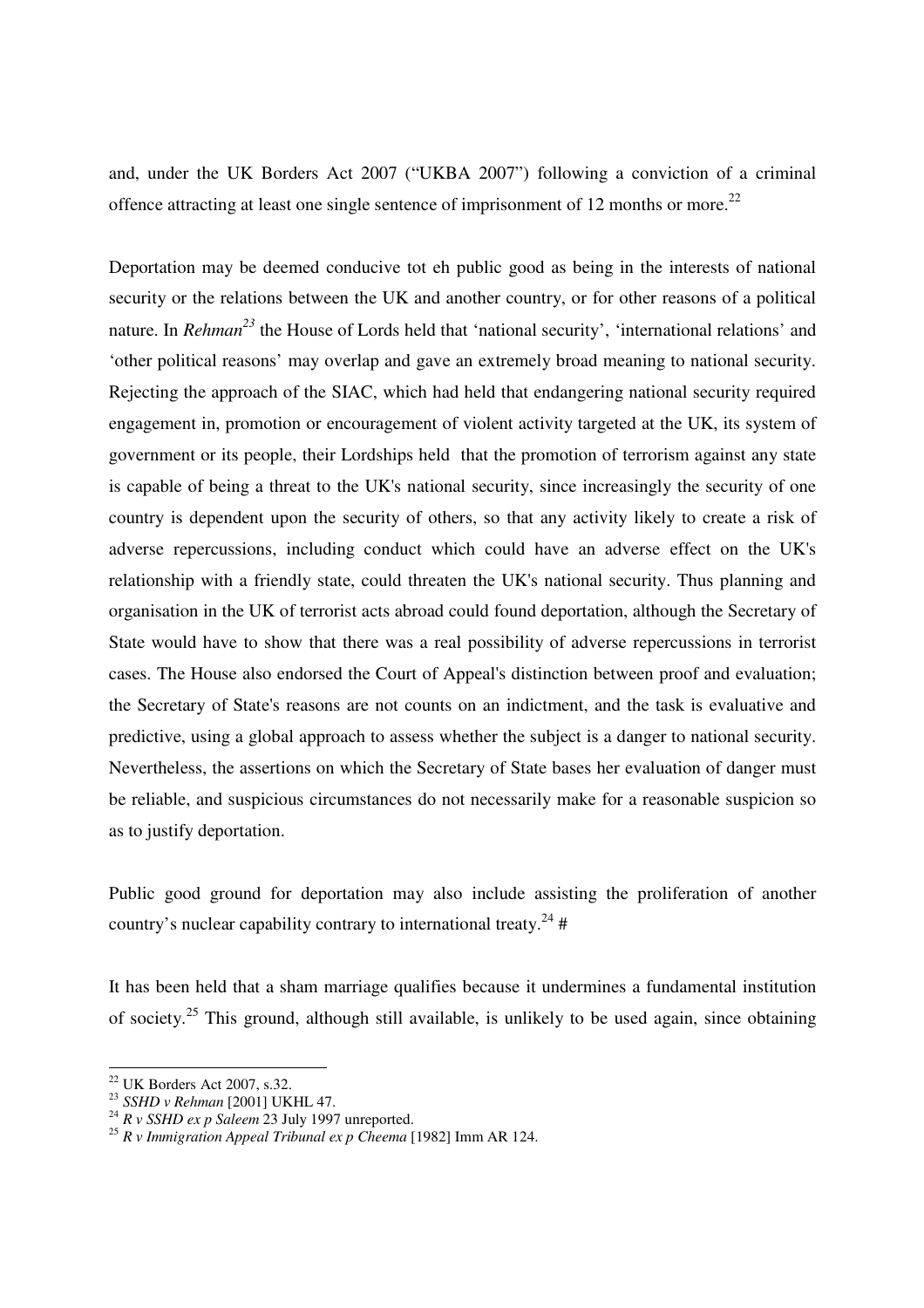leave by deception is now a ground for administrative removal, without an in country appeal, under section 10 of the Immigration and Asylum Act 1999.

Criminal associations which have not led to a conviction might be a further basis, and evidence of spent convictions and of a charge that had been withdrawn from a jury have been held to be admissible but not as a basis without more for justifying deportation.<sup>26</sup> Further, whilst the Secretary of State may rely on inferences drawn from such past conduct and events, $^{27}$  there will likely be difficulty in proving the acts complained of. The standard is the civil burden of proof, but flexibly applied, so that the graver the allegation the more certain the proof required.<sup>28</sup> The commission of offences abroad might be a ground for a public good deportation,  $29$  so long as it is not disguised extradition<sup>30</sup> and does not breach the person's human rights.

Where the Home Office has been misled into granting an indefinite leave to remain, it can base a decision to deport under section  $3(5)(a)$  of the Immigration Act 1971 on that ground.<sup>31</sup> This may involve false allegations as to marital status, or as to the continued existence of cohabitation at a time when the parties are living separately, or a fabricated claim to refugee status. Fraud must be 'clear and manifest' to justify deportation of someone granted indefinite leave to remain as a refugee.<sup>32</sup> In *Patel<sup>33</sup>* Lord Bridge reconsidered and withdrew his dictum in *Khawaja* that the power could not be used to deport someone who told lies on entry if his or her conduct thereafter was perfectly satisfactory, and lies on entry may form the basis of a later deportation on conducive grounds,  $34$  although administrative removal as an illegal entrant is easier.  $35$ 

#### *Automatic deportation*

Automatic deportation provisions contained in ss.32-38 of the UKBA 2007 apply to "foreign criminals", defined as an individual who is not a British citizen, is convicted in the UK of an

<sup>-</sup> $^{26}$  *R* (on the application of V) v Asylum adn Immigration Tribunal [2009] EWHC 1902.

<sup>&</sup>lt;sup>27</sup> Martinez-Tobon v Immigration Appeal Tribunal [1988] Imm AR 319 CA

<sup>28</sup> *Khawaja v SSHD* [1984] AC 74.

<sup>29</sup> *El-Awan* (12807) (14 December 1995, unreported).

<sup>30</sup> *Caddoux Re* [2004] EWHC 642.

<sup>31</sup> *Re Owusu-Sekyere* [1987] Imm AR 425, CA

<sup>&</sup>lt;sup>32</sup> *R* (on the application of Sarribal) v SSHD [2002] EWHC 1542.

<sup>&</sup>lt;sup>33</sup> *R v Immigration Appeal Tribunal ex p Patel* [1988] AC 910

<sup>34</sup> *R v SSHD ex p Chaumun* [1999] INLR 479

 $35$  Immigration Act 1971, Sch 2 Para 9.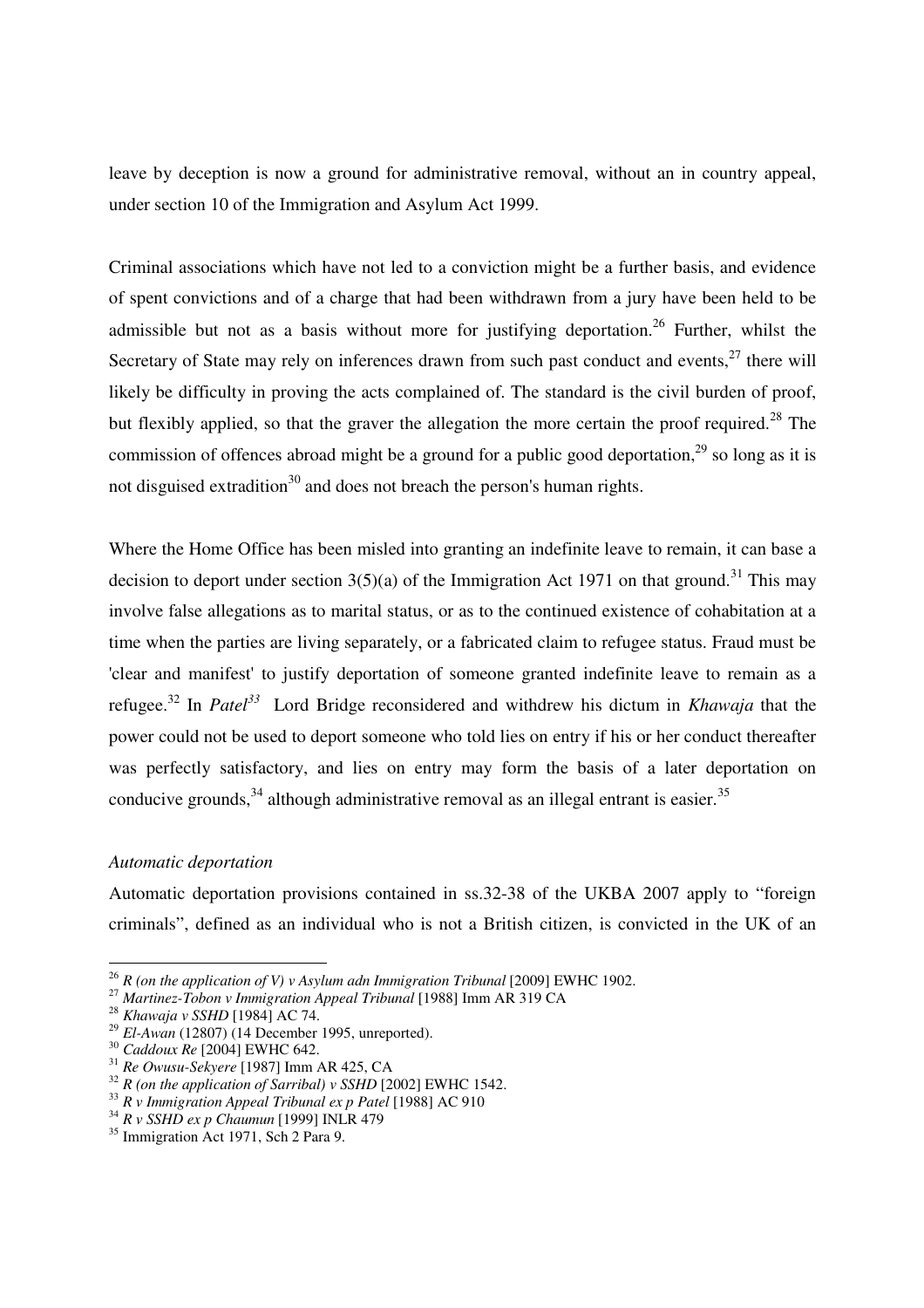offence and who is either (1) sentence to a period of imprisonment of at least 12 months; or (2) is sentenced to a period of imprisonment following conviction for serious criminal offences as specified by order of the SoS under s.72(4)(a) of the NIAA 2002.<sup>36</sup> The deportation of foreign criminals is deemed conducive to the public good for the purposes of s.3(5)(a) of the Immigration Act 1971, by s.32(4) UKBA 2007 and the SoS must make a deportation order in respect of a foreign criminal unless one of the exceptions in s.33 applies.<sup>37</sup> The exceptions include:

- where removal of the foreign criminal would breach the foreign criminal's rights under the European Convention on Human Rights (the "ECHR" or the "Convention"), or under the Refugee Convention;<sup>38</sup>
- where removal of the foreign criminal would breach their rights under EU treaties;<sup>39</sup> or
- where the SoS thinks that deportation would contravene the UK's obligations under the Council of Europe's Convention on Action against Trafficking in Human Beings.<sup>40</sup>

The exceptions remove the requirement to make a deportation order they do not prevent the making of one. Moreover, if the ECHR / Refugee Convention exception applies deportation must still be treated as conducive to the public good. $41$ 

Where the automatic deportation does not apply because one of the exceptions operates but the SoS wishes to proceed with deportation under s.3(5)(a) of the Immigration Act 1971, the immigration judge must attach weight to the SoS's view of the public good and public interest. $42$ 

In most contested cases of automatic deportation, the most common defence is Article 8 ECHR. The Immigration Act 2014 inserted a new Part 5A (s.117A-117D) into the NIAA 2002. Section 117C sets out the considerations applicable to the 'public interest question' in cases involving foreign criminals who are seeking to resist deportation on Article 8 grounds, it states that:

• Deportation of foreign criminals is in the public interest. $43$ 

<sup>36</sup> UKBA 2007, s.32(1)-(3).

<sup>37</sup> UKBA 2007, s.32(5).

<sup>38</sup> UKBA 2007, s.33(2).

<sup>39</sup> UKBA 2007, s.33(4).

<sup>40</sup> UKBA 2007, s.33(6A).

<sup>41</sup> UKBA 2007, s.33(7).

<sup>&</sup>lt;sup>42</sup> *BK (Deportation – s.33 'exception' UKBA 2007- public interest) Ghana* [2010] UKUT 328 (IAC).

 $^{43}$  NIAA 2002, s.117C(1).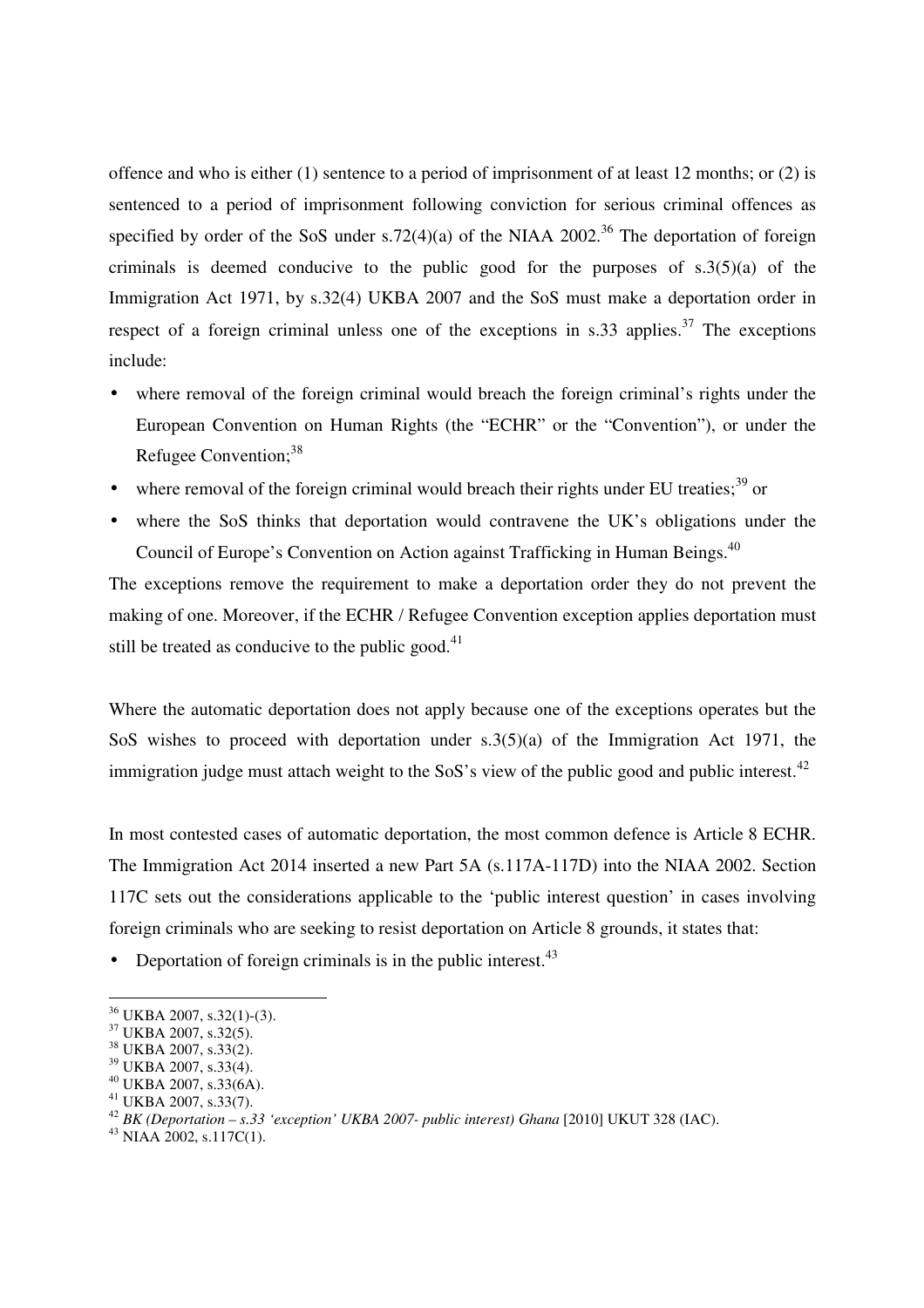- The more serious the offence committed, the greater the public interest in deportation. $44$
- The public interest requires deportation of foreign criminals sentenced to less than four years unless Exception 1 or Exception 2 applies. $45$
- Exception 1 applies where the foreign criminal has been lawfully resident in the United Kingdom for most of C's life, is socially and culturally integrated in the United Kingdom and there would be very significant obstacles to his/her integration into the country to which it is proposed that they will be deported.<sup>46</sup>
- Exception 2 applies where the foreign criminal has a genuine and subsisting relationship with a qualifying partner (a British citizen who is ordinarily resident in the UK without being subject under the immigration laws to any restriction on the period for which he/she may remain),  $47$  or a genuine and subsisting parental relationship with a qualifying child (a person under the age of 18 who is a British citizen or has lived in the UK for a continuous period of seven years), $48$  and the effect of his/her deportation on the partner or child would be unduly harsh.<sup>49</sup>
- In the case of a foreign criminal who has been sentenced to a period of imprisonment of at least four years, the public interest requires deportation unless there are very compelling circumstances, over and above those described in Exceptions 1 and 2.<sup>50</sup>
- The considerations in subsections  $(1)$  to  $(6)$  are to be taken into account where a court or tribunal is considering a decision to deport a foreign criminal only to the extent that the reason for the decision was the offence or offences for which the criminal has been convicted.<sup>51</sup>

At the same time as those provisions entered into force the Immigration Rules were amended and also came into effect on 28 July 2014. Paras 398 to 399B were amended so as to harmonise with Part 5A of the 2002 Act.

 $44$  NIAA 2002, s.117C(2).

<sup>45</sup> NIAA 2002, s.117C(3).

<sup>46</sup> NIAA 2002, s.117C(4).

<sup>47</sup> NIAA 2002, s.117D(1) and Immigration Act 1971, s.33(2A).

<sup>48</sup> NIAA 2002, s.117D(1).

<sup>49</sup> NIAA 2002, s.117C(5)

<sup>50</sup> NIAA 2002, s.117C(6).

 $51$  NIAA 2002, s.117C(7).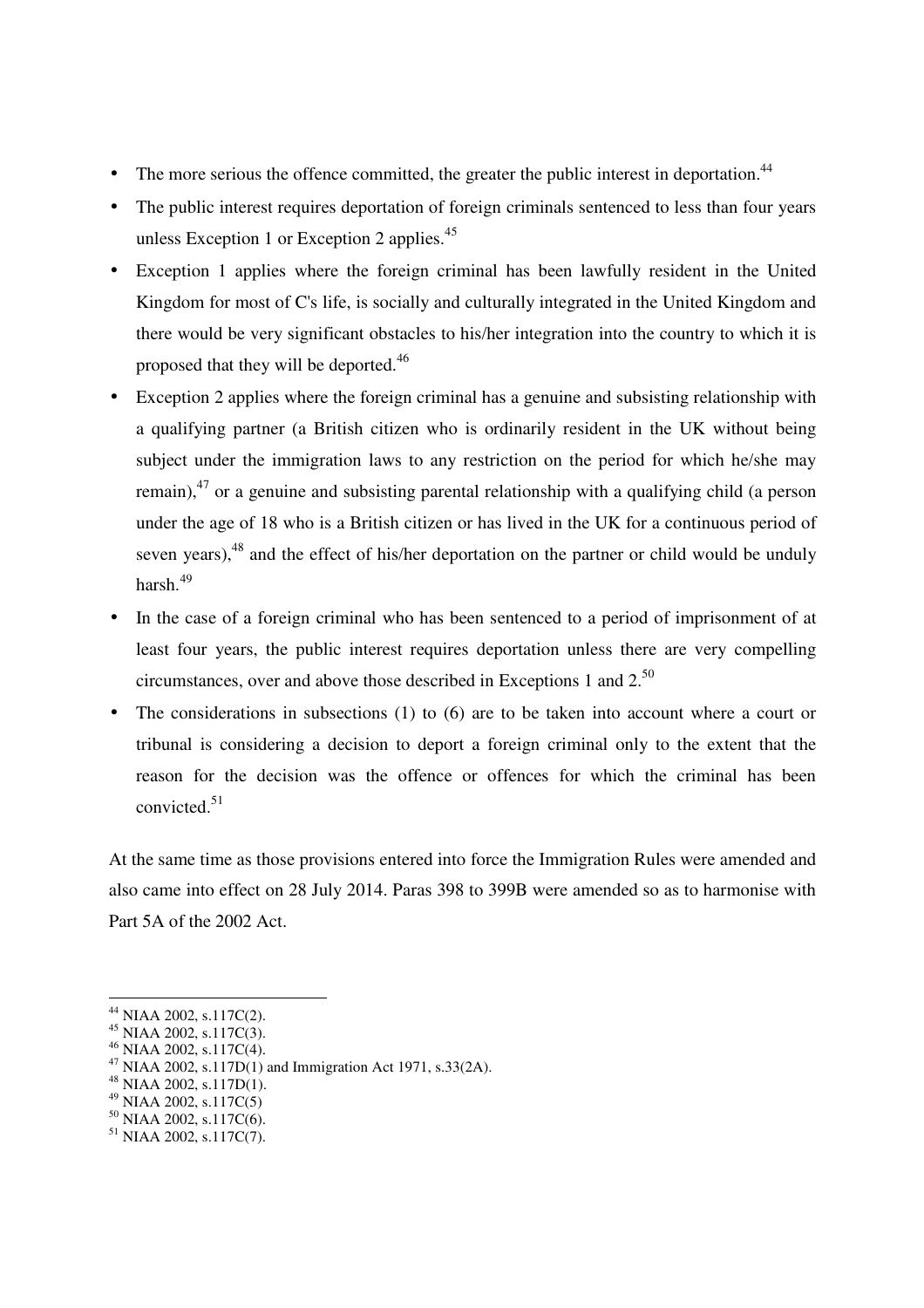Prior to the introduction of Part 5A of the NIAA 2002 by the Immigration Act 2014 and the 2014 Immigration Rules, similar provisions were contained in the previous version of the Immigration Rules, the 2012 Rules. 2.2 Paragraphs 398, 399 and 399A of Part 13 the Immigration Rules in force between 9 July 2012 and 27 July 2014 gave guidance on how Article 8 claims of foreign criminals resisting deportation should be assessed. Para 398 stated that offenders sentenced to between one and four years will not be deported if they come within one of the two 'safety nets' set out in paras 399 and 399A. To do so the foreign criminal must have:

- a subsisting parental relationship with a British child or partner (para 399); or
- lived in the UK for a certain number of years and have no cultural ties to the country they would be returned to (para 399A).

In addition, para 398 stated that if the safety nets do not apply, then a foreign criminal can only escape deportation on Article 8 grounds in "exceptional circumstances".

The recent Supreme Court decision in *Hesham Ali v SSHD<sup>52</sup>* considered the relationship between the Immigration Rules and ECHR, art 8. In particular, whether the 2012 Immigration Rules in relation to art 8 and deportation which sought themselves to strike the balance were compatible with article 8 ECHR. The Court held that the Immigration Rules were a relevant and important consideration which the Upper Tribunal ought to have taken into account when assessing the proportionality of the interference with the appellant's article 8 rights. The European Court of Human Rights has provided guidance to the factors which should be taken into account in the balancing exercise (for example in *Boultif v Switzerland* (2001) 33 EHRR 50, *Maslov v Austria* [2009] INLR 47, *Jeunesse v Netherlands* (2014) 60 EHRR 17). These factors involve wideranging consideration of the appellant's circumstances including the nature of his private and family life in the UK, his links to the destination country, and the likelihood of him re-offending. The weight to be attached to each factor in the balancing exercise falls within the margin of appreciation of the national authorities. The Rules set out the Secretary of State's assessment of the weight generally to be afforded to some of these factors. In particular, the Rules prescribe a presumption that the deportation of foreign criminals is in the public interest, except where specified factors are present which the Rules accept outweigh that interest. Outside of those specified factors (for example in every case where a custodial sentence of 4 years of more has

<sup>-</sup> $52$  [2016] UKSC 60.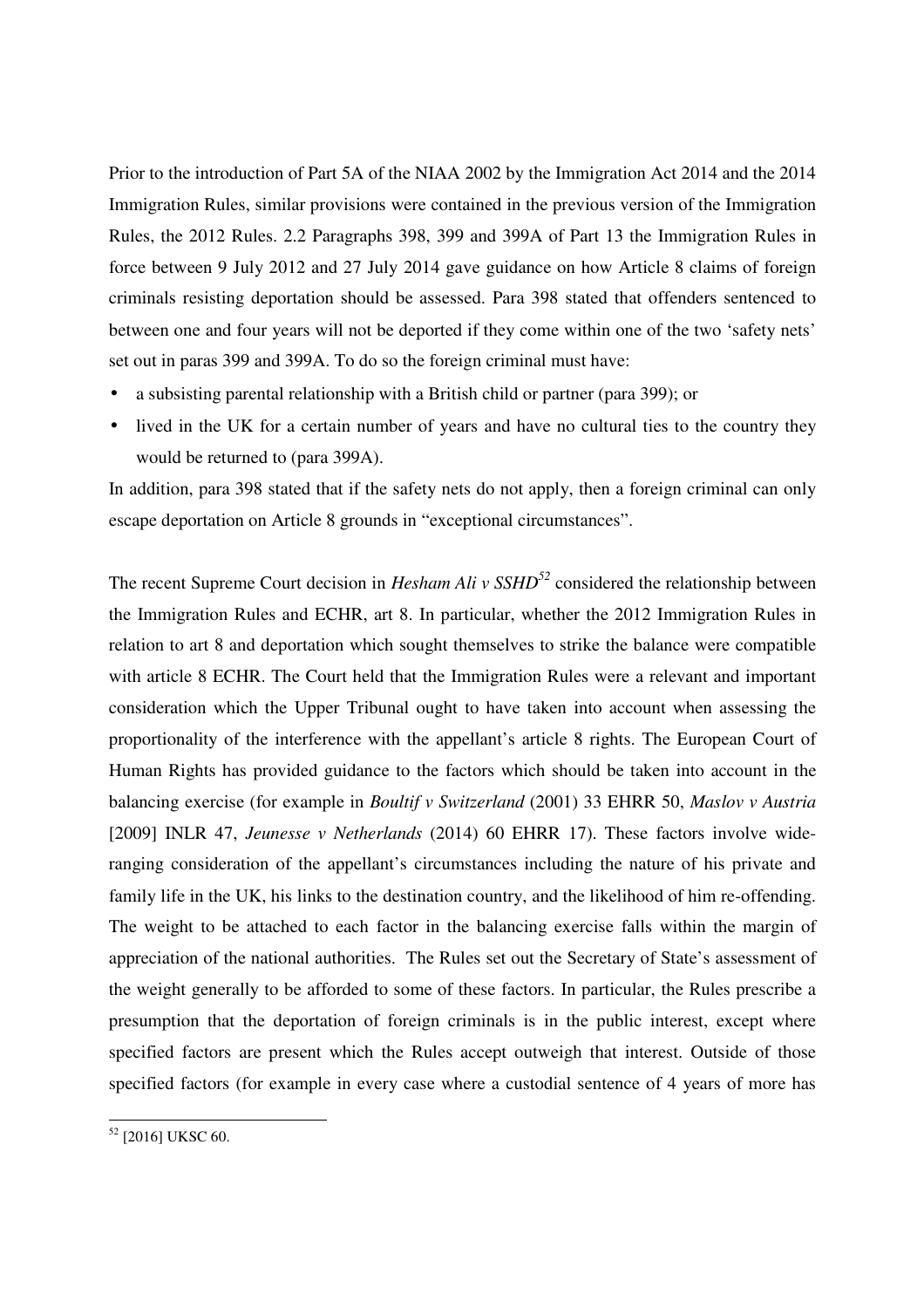been imposed, as here), the Rules state that exceptional circumstances – that is, compelling reasons – are required to outweigh the public interest in deportation. The Rules are not law, but do have a statutory basis and require the approval of Parliament. It is within the margin of appreciation to adopt rules reflecting the assessment of the general public interest made by the Secretary of State and endorsed by Parliament. As an appellate body, the Upper Tribunal's decision making process is not governed by the Rules, but should nevertheless involve their consideration. The Upper Tribunal must make its own assessment of the proportionality of deportation, on the basis of its own consideration of the factors relevant to the particular case, and application of the relevant law. But in doing so, it must not disregard the decision under appeal. Where the Secretary of State has adopted a policy in relation to the assessment of proportionality, set out in the Rules and endorsed by Parliament, the Upper Tribunal should give considerable weight to that policy. Public concern (as reflected in the Rules endorsed by Parliament) can assist a court's objective analysis of where the public interest lies.

#### **Children**

Section 55 of the Borders, Citizenship and Immigration Act 2009 requires that immigration decisions are made having regard to the need to safeguard and promote the welfare of children who are in the UK.

In *ZH (Tanzania) v Secretary of State for the Home Department*<sup>53</sup> the Supreme Court had to consider the weight to be given to the best interests of children who are affected by the decision to remove or deport one or both of their parents and the circumstances in which it is permissible to remove or deport a non-citizen parent where the effect will be that a child who is a citizen of the United Kingdom will also have to leave. In giving effect to a child's best interests, the Supreme Court held that attention must be given to the child's British citizenship. The child's best interests will normally include "the advantages of growing up and being educated in their own country, their own culture and their own language". Although the Supreme Court was not dealing with the case of a non-British citizen, it should be noted that these advantages may also apply to a non-British citizen child if, for example, he or she has lived all or most of his or her

<sup>-</sup><sup>53</sup> [2011] UKSC 4.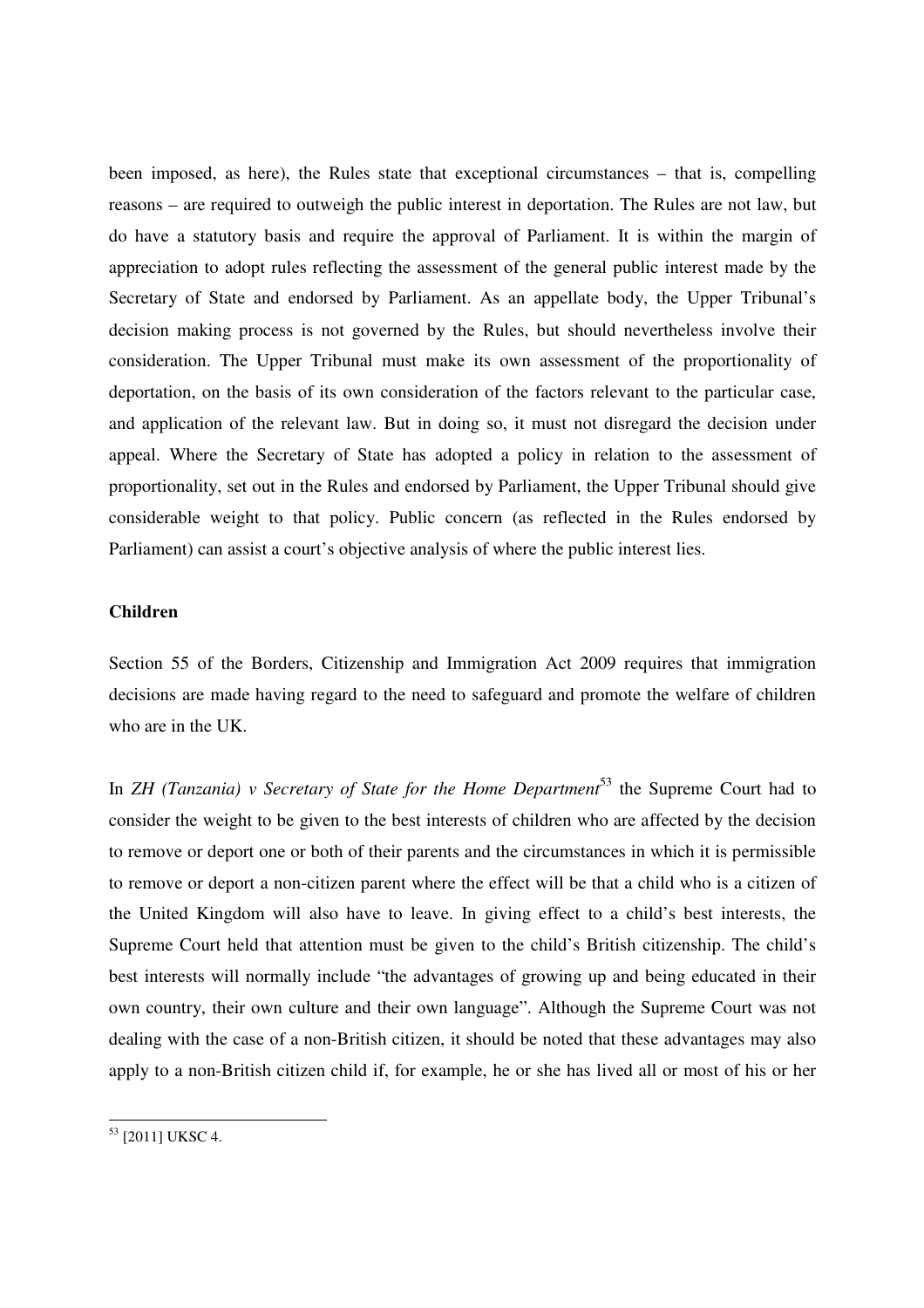life in the UK and is not familiar with the country of his or her, or his or her parent's, origin. The best interests of any child must be considered first. This does not mean that, in any particular case, the child's best interests cannot be outweighed by other matters, such as the interests of immigration control. This does not mean that, in a case such as that of ZH, a parent's immigration history or the precariousness of the parent's immigration status at the time family life was created (e.g. the birth of the children) will be irrelevant. However, decision-makers must be careful to avoid treating children as responsible for their parent's actions. Finally, the Supreme Court emphasised the importance of ensuring that children are given proper opportunity to have their views heard in matters affecting them – including actions by the UK Border Agency and in appeal proceedings.

#### **Judicial framework**

#### *Administrative review*

Administrative review is available in respect of in-country decisions to refuse certain types of leave to remain, refusals of certain applications for entry-clearance and decision to cancel leave to enter or leave to remain on the basis that there had been a chance in circumstance in the applicant's case since leave was granted, or leave had been obtained as a result of false information.<sup>54</sup> Administrative review involves a Home Office caseworker or Immigration officer reviewing an eligible decision taken by one of of his or her colleagues to see whether it is wrong because of a case working error. The Rules exclusively list 'case working errors' which include where the original decision maker otherwise applied the Immigration Rules incorrectly; or where the original decision maker failed to apply the Secretary of State's relevant published policy and guidance in relation to the application.<sup>55</sup>

#### *Rights of appeal*

A right of appeal was previously triggered by a relevant immigration decision being made, such as a refusal of entry clearance, refusal to vary leave to remain which resulted in no leave to remain and a decision to remove an applicant from the UK. Previously grounds of appeal included the ground that a decision was not in accordance with the law, that discretion ought to

<sup>&</sup>lt;sup>54</sup> Immigration Rules, Appendix AR.

<sup>&</sup>lt;sup>55</sup> Appendix AR.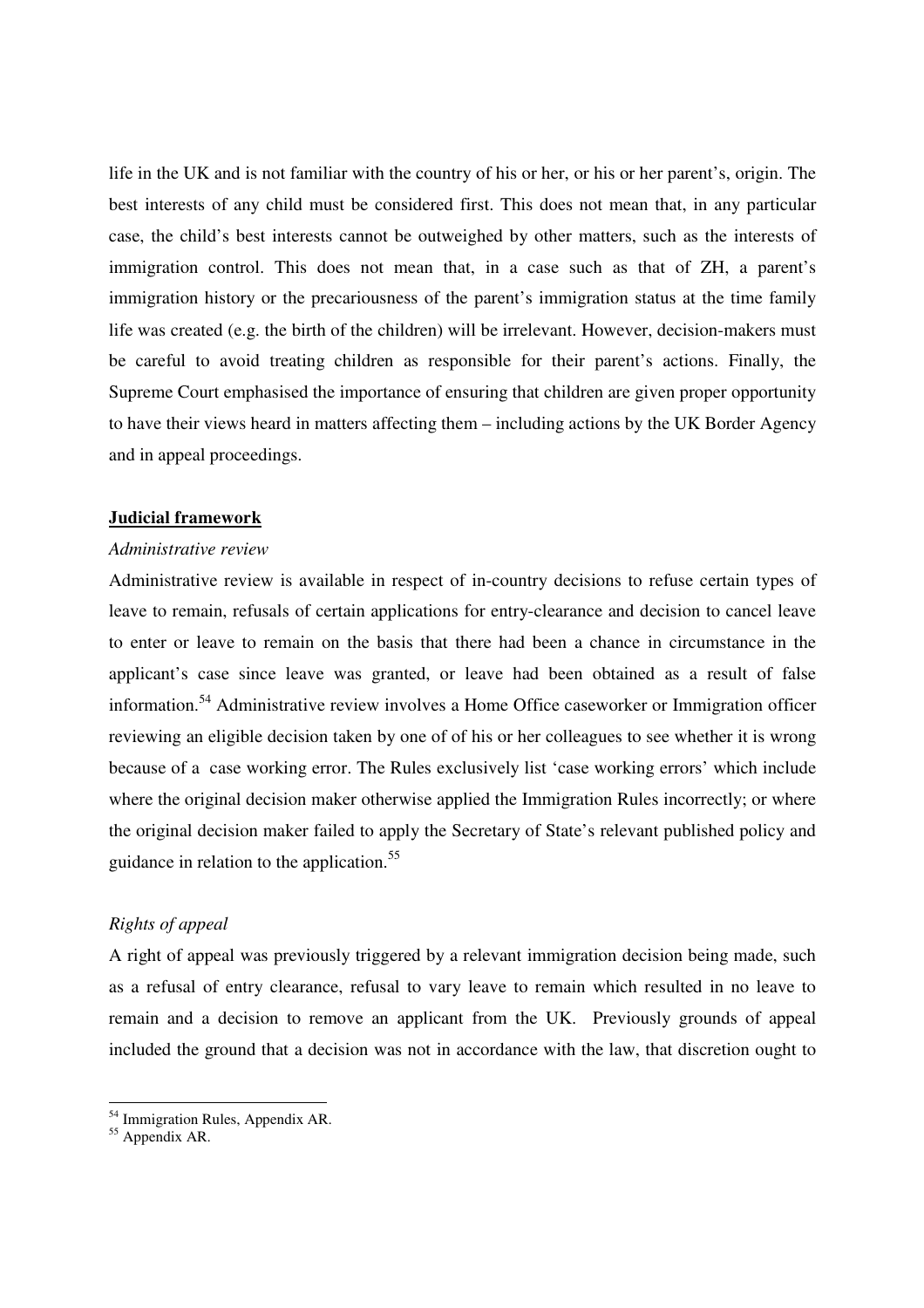have been exercised differently and that a decision breached a person's rights under the Refugee Convention and/or the Human Rights Act 1998. However, section 15 of the Immigration Act 2014 ("IA 2014") amended section 82 (rights of appeal) and section 84 (grounds of appeal) of the Nationality, Immigration and Asylum Act 2002 ("NIAA 2002").<sup>56</sup> Rather than focusing on the decision made, the amendments to s.82 introduced by the IA 2014, now focus on the type of claim made. Under the new s.82, a right of appeal occurs only where:(i) A Protection Claim is refused; (ii) A Human Rights Claim is refused; or (iii) Protection status is revoked. A Protection Claim is one in which a person claims that their removal from the UK would breach the Refugee Convention or their right to humanitarian protection, so essentially a claim for asylum or humanitarian protection. A Human Rights Claim is a claim that a decision would be unlawful under the Human Rights Act 1998, for example because it would breach a person's right to a private and family life in the UK under Article 8 of the European Convention on Human Rights.

The right of appeal to under s.82 of NIAA is excluded where decisions raise political or national security issues. See "Special Immigration Appeals Commission" section below.

#### *Out-of-country appeals*

-

The Immigration Act 2014 introduced s.94B into NIAA 2002, allowing the SHHD to certify certain human rights claims made by foreign nationals who had served a criminal sentence and faced deportation. It applies to all human rights claims except those involving asylum or Articles 2 or 3 of the European Convention on Human Rights (protecting the right to life and prohibiting torture and ill-treatment). Certifying the claim in this way has the effect of requiring the appellant to bring any appeal against a refusal from outside the UK. The SSHD may only certify a claim under this provision if bringing an appeal from outside the UK would not breach the individual's rights under the European Convention on Human Rights, for example if it causes them serious and irreversible harm. From 1 December 2016, the Immigration Act 2016 extended this provision to all individuals who are appealing against a decision in respect of a human rights claim, not just those who face deportation after serving a criminal sentence. As with the previous provision the SSHD will only be able to certify claims if brining the appeal from outside the UK

<sup>&</sup>lt;sup>56</sup> http://www.legislation.gov.uk/ukpga/2002/41/contents and http://www.legislation.gov.uk/ukpga/2014/22/contents/enacted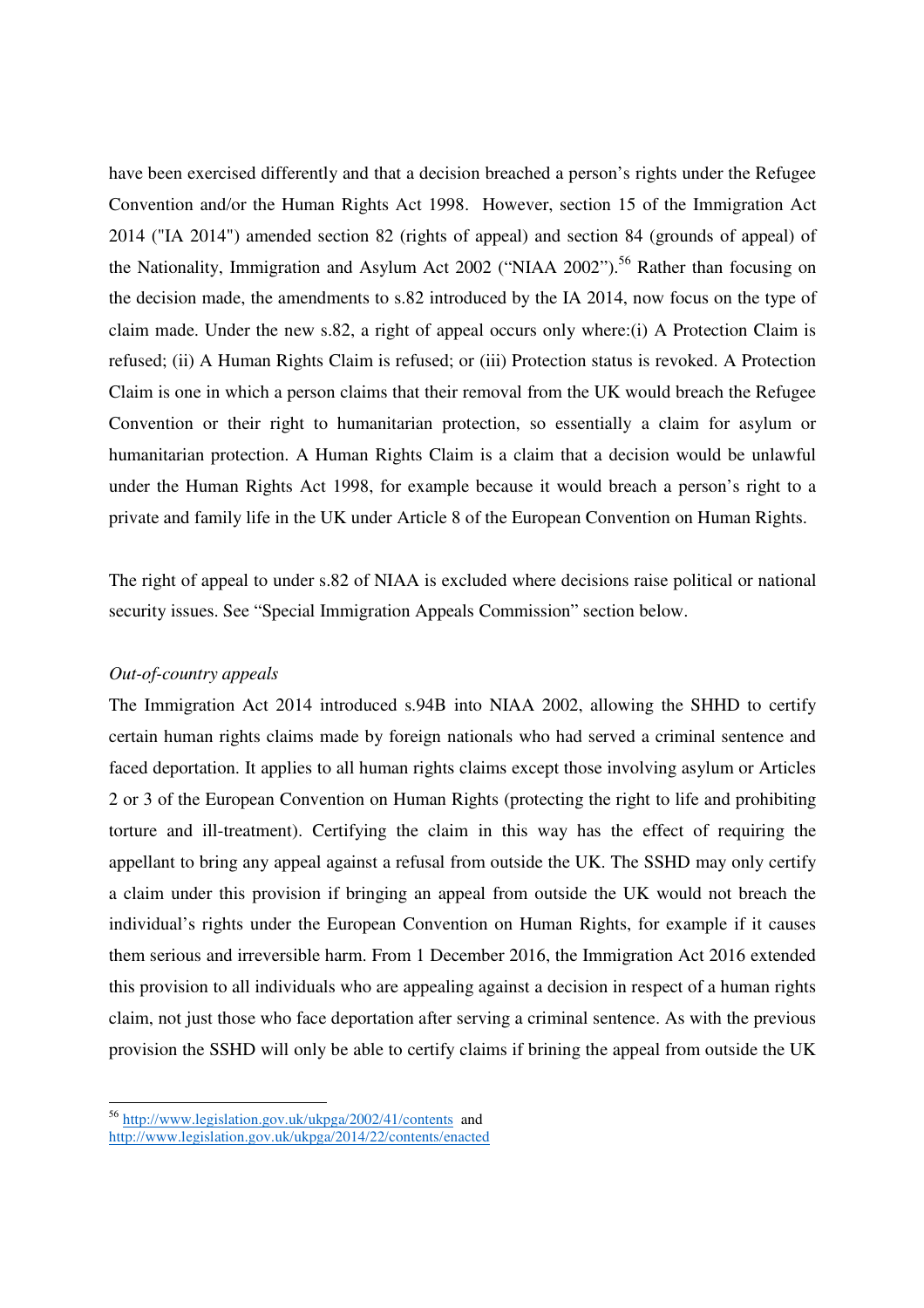would not breach the appellant's rights under the European Convention on Human Rights. Such a breach might include a real risk of serious irreversible harm but this is not the only type of breach that must be considered.<sup>57</sup> Neither the Immigration Act 2014, nor the Immigration Act 2016 has amended s.78 of the NIAA 2002, which provides that individuals may not be removed pending an appeal. Therefore, whilst a person who's claim has been certified after commencing an appeal may not continue the appeal whilst still un the UK, he or she may not be removed either.

Under other provisions, human rights claim (or asylum claim) may be certified as 'clearly unfounded' and this also has the effect of requiring the applicant to bring any appeal from outside the UK. A claim may be certified as 'clearly unfounded' if the applicant is from a list of designated countries where the Home Office does not consider that there is a serious risk of persecution or human rights breaches for people generally or for certain classes of people in that country (these are currently all EU countries). The Home Office may also certify a claim as clearly unfounded if it considers there is no reason to believe that the applicant's rights will be breached if returned to the relevant country. The Home Office needs to show that any appeal that would be brought would be 'bound to fail' which is a high threshold. This is important because in cases where it is argued that an individual is at risk in the country of return it is unlikely that the ability to bring an appeal from that country will be a meaningful safeguard. An asylum or human rights claim may also be certified if the same issues were raised or could have been raised at an earlier stage in the determination process.

#### *Tribunals and courts responsible for immigration cases*

-

The right of appeal lies to the First-tier Tribunal (Immigration and Asylum Chamber) (the "FT"). This and the second tier tribunal, the Upper Tribunal ("UT"), were created by the Tribunals, Court and Enforcement Act 2007.<sup>58</sup> From 20 October 2014, the FT has been governed by its own bespoke rules: the Tribunal Procedure (First-tier Tribunal) (Immigration and Asylum Chamber)

 $57$  The previous version of s.94B introduced by the Immigration Act 2014 has been the subejct of a challenge in the Supreme Court *R* (on the application of Kiarie) v Secretary of State for the Home Department UKSC 2016/0009. <sup>58</sup> http://www.legislation.gov.uk/ukpga/2007/15/contents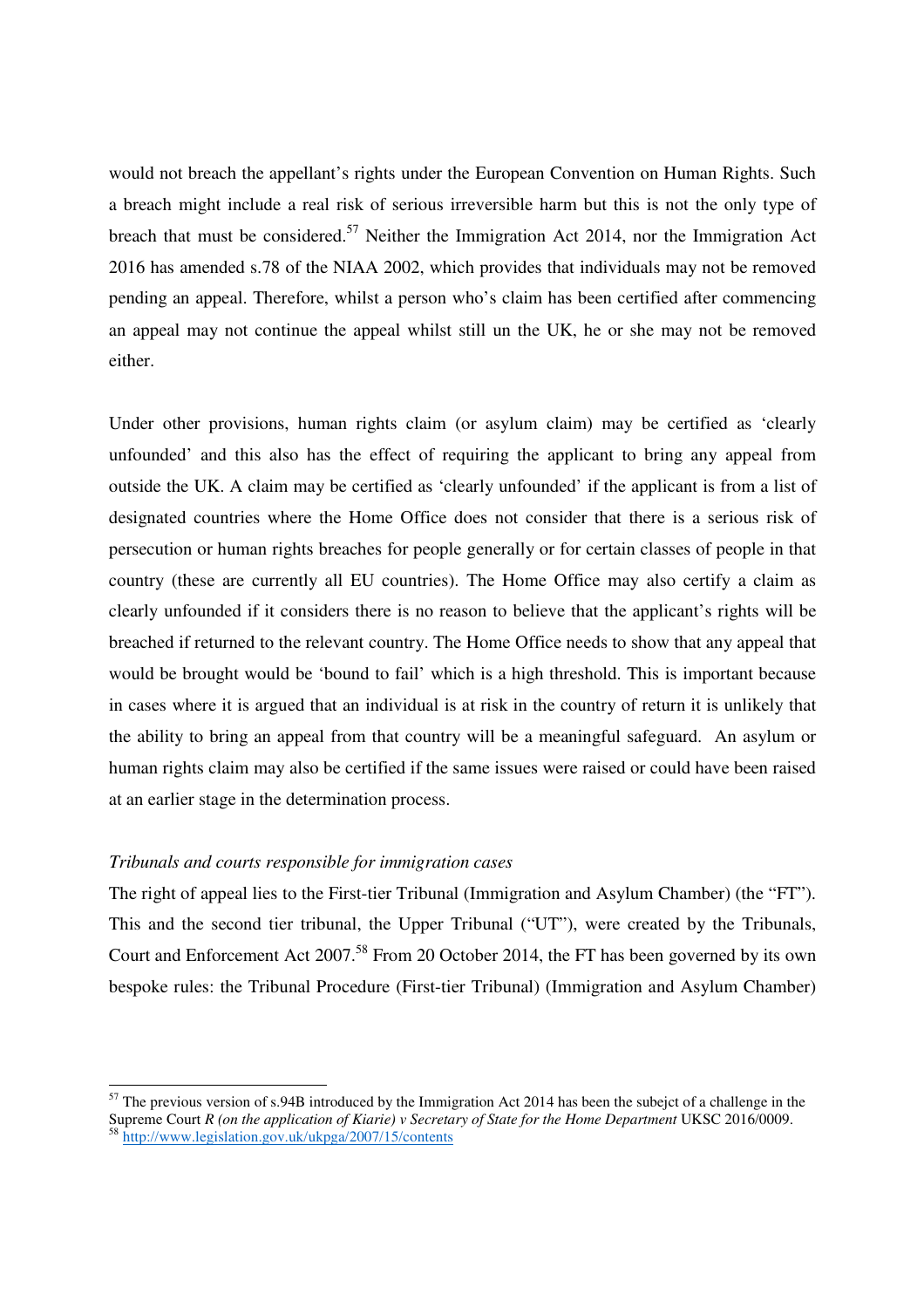Rules 2014.<sup>59</sup> The FT will decide any matter raised as a ground of appeal i.e. whether or not removal or revocation of protections status will breach the UK's protection or ECHR obligations. Under the Immigration Act 2014 it is no longer able to allow or dismiss an appeal or decide that discretion of the decision maker should have been exercised differently.<sup>60</sup> Nor is it able, as it used to be, to make directions that the immigration decision maker will have to comply with.<sup>61</sup> However, if the tribunal determines that removal would breach the UK's protection or human rights obligations, the SSHD would be obliged to act in accordance with its decisions as the decision of the tribunal is binding on the parties, including the  $SSHD<sup>62</sup>$ . There is therefore little scope for the tribunal to act as the primary decision maker, because the appeal is confined to consideration of the decision on a claim by reference only to the criteria that the decision maker will (or should) have applied. It will only by if the SSHD permits the tribunal to consider a 'new matter' that the tribunal will be a primary decision maker.

There is a right of appeal from the FT to the UT with permission of the FT or UT on a point of law.<sup>63</sup> If the UT finds an error on a point of law it may set aside the decision of the FT and either remit the case to the FT or remake the decision itself.<sup>64</sup> There is a further right of appeal from the UT to the Court of Appeal with the permission of the UT or the Court of Appeal.<sup>65</sup> Such permission may be granted only if the UT or the Court considers that the appeal would raise some important point of principle or practice or there is some other compelling reason for the appeal to be heard.<sup>66</sup> The Court of Appeal has similar powers to the UT where it finds there has been an error on a point of law i.e. either remit the case to the UT or the FT or re-make the decision itself. $67$  However, it will only remake the decision itself where there are clear findings of fact by the tribunal that are undisputed and as a matter of law admit of only one answer to the appeal.<sup>68</sup> There is a final right of appeal from the Court of Appeal to Supreme Court with the

<sup>-</sup><sup>59</sup> SI 2014/2604

https://www.gov.uk/government/uploads/system/uploads/attachment\_data/file/367129/immigration-asylumchamber-tribunal-procedure-rules.pdf

 $\frac{60}{60}$  IA 2014, Sch 9, para 36, deleting sub-ss(3)-(6) of NIAA 2002, s.86

<sup>61</sup> IA 2014, Sch 9 para 37, repealing NIAA 2002, s.87,

<sup>62</sup> *TB (Jamaica) v SSHD* [2008] EWCA Civ 977.

 $63$  Tribunals, Courts and Enforcement Act 2007, s.11(1)-(4)

<sup>&</sup>lt;sup>64</sup> Tribunals, Courts and Enforcement Act 2007, s.12(2)(b)

<sup>65</sup> Tribunals, Courts and Enforcement Act 2007, s.13

<sup>66</sup> Tribunals, Courts and Enforcement Act 2007, s.13(6)

 $67$  Tribunals, Courts and Enforcement Act 2007, s.14(2)

<sup>68</sup> *KR (Nepal) v SSHD* [2012] EWCA CIv 1619.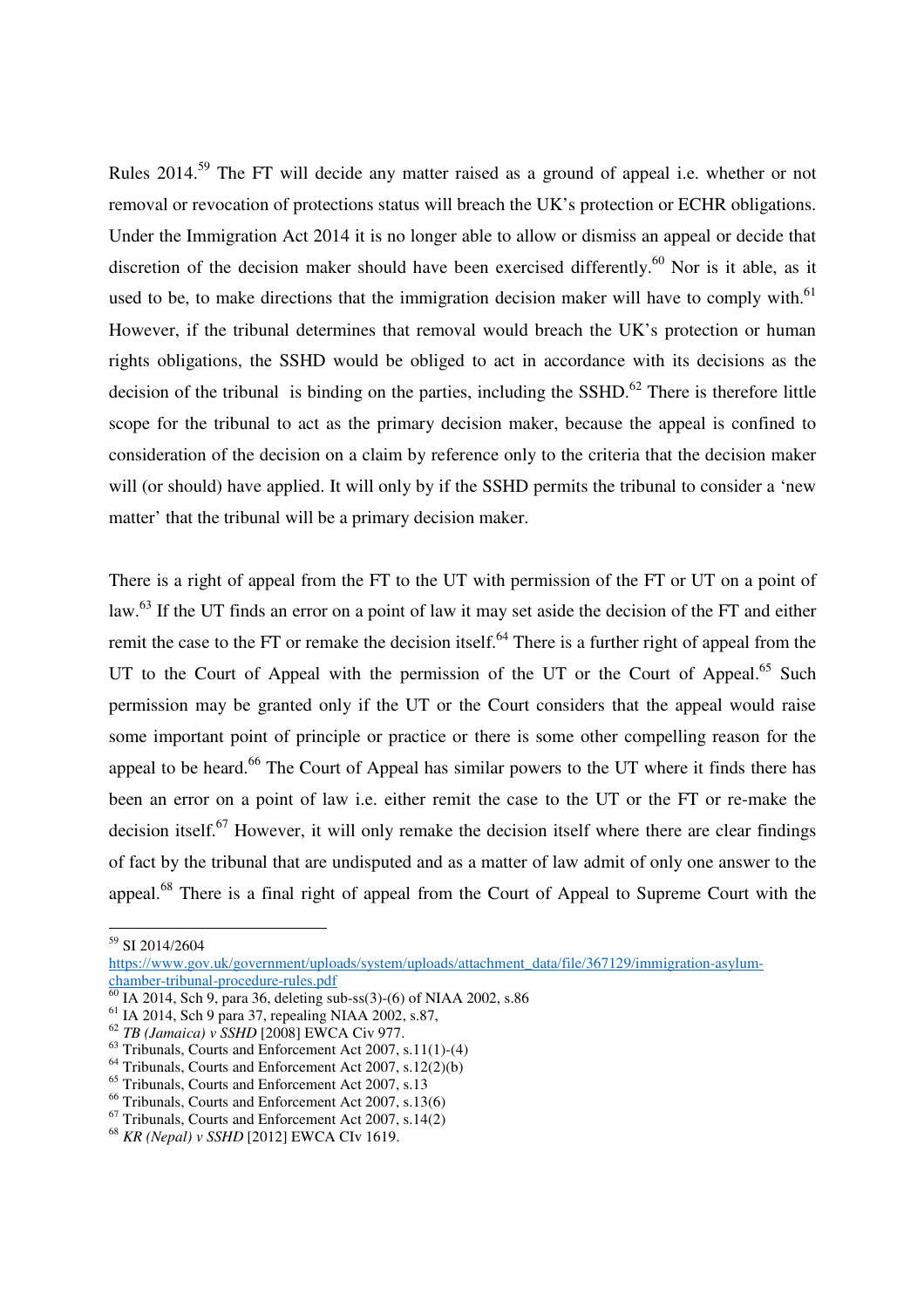permission of the Court of Appeal or the Supreme Court if it raises an arguable point of law of general public importance.<sup>69</sup>

The UT also exercises a judicial review jurisdiction. A claim for judicial review is a claim to review the lawfulness of an enactment or a decision, action or failure to act in relation to the exercise of a public function. Most immigration decisions are potentially subject to judicial review, whether those of an entry clearance officer, an immigration officer, the Secretary of State or a criminal court dealing with immigration offences. If a statutory right of appeal exists then it must be used. Judicial review cannot be used instead because the right of appeal can only be exercised out-of-country.<sup>70</sup> The UT is now the primary forum for judicial reviews of decision made under the Immigration Acts or otherwise relating to leave to enter or remain in the UK outside the Rules. However, certain types of judicial reviews are brought in the Administrative Court (a branch of the High Court) including: challenges to validity of primary or subordinate legislation or of Immigration Rules; a challenge to a decision as to citizenship; a challenge to the decision of the Upper Tribunal; a challenge to a decision of the SIAC; and an application for a declaration of incomparability under s.4 of the HRA.

#### *Special Immigration Appeals Commission ("SIAC")*

SIAC was created by the Special Immigration Appeals Commission Act 1997 (SIACA 1997)<sup>71</sup> and established on 3 August 1998.

By virtue of s.97 NIAA 2002, appeals under s.82 NIAA 2002 may not be brought against the following decisions:

- A personal decision of the SSHD taken wholly or partly on the ground that the person's removal or exclusion form the UK is in the interests of national security or in the interests of the relationship between the UK and another country.<sup>72</sup>
- A decision taken in accordance with a personal direction from the SSHD, identifying the person to whom the decision relates and which is given wholly or partly on national security

 $\overline{a}$ 

<sup>69</sup> Supreme Court Practice Direction 3.3.3

<sup>&</sup>lt;sup>70</sup> *R* (on the application of Sivasubramaniam) v Wandworth County Court [2002] EWCA Civ 1738.

<sup>&</sup>lt;sup>71</sup> http://www.legislation.gov.uk/ukpga/1997/68

 $72$  NIAA 2002, s.97(1)(a), (2) and (4).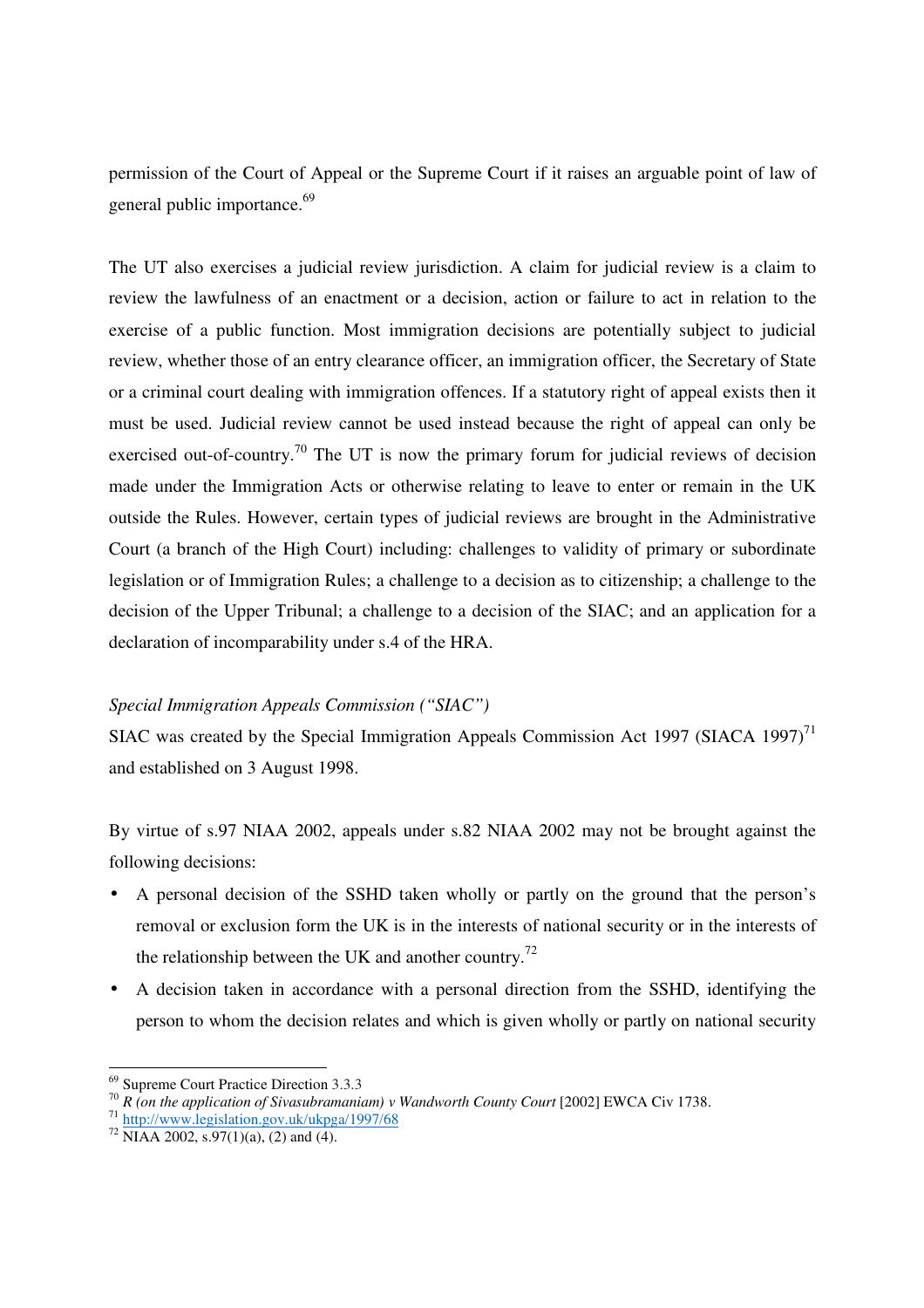or diplomatic grounds. $^{73}$ 

• A decision taken wholly or partly in reliance on information which the SSHD personally certifies should not be made public for national security, diplomatic or other public interest reasons. 74

Where an individual would have had a right of appeal under s.82 but for certification by the SSHD under s.97, then they may appeal to the SIAC.<sup>75</sup> The SIAC's jurisdiction on appeal is the same as that of the FT. $^{76}$ 

Section 79 NIAA 2002, which prevents the making of a deportation order while an appeal that may be brought or continued from within the UK against the decision to make the order could be brought or is pending is disapplied where the SoS certifies that the decision to make the deportation order was taken on the grounds his removal is in the interests of national security.<sup>77</sup> A person may not bring an appeal to the SIAC against the decision to make a deportation order from within the UK unless they have made a human rights claim whilst in the UK, unless the SoS has certified that removal pending appeal would not unlawful under s.6 of the Human Rights Act, in particular on the grounds that the person would not face a real risk of serious irreversible harm if removed to the country or territory to which the person is proposed to be removed or that the whole or part of any human rights claim made by the person is clearly unfounded.<sup>78</sup>

Section 15 of the Justice and Security Act 2013 introduced new provisions in the SIACA 1997 which provide a new jurisdiction for SIAC to review and set aside:

• A direction by the SSHD about the exclusion from the UK of a non-EEA national made wholly or partly on the ground that the exclusion is conducive to the public good which does not attract a right of appeal and which has been certified by the SoS as having been made wholly or partly in reliance on information which, in the opinion of the SoS should not be made public in the interests of national security, in the interests of the relationship between

 $^{73}$  NIAA 2002, s.97(1)(b), (2) and (4).

<sup>74</sup> NIAA 2002, s.97(3) and (4).

<sup>75</sup> SIACA 1997, s.2(1).

 $76$  SIACA 1997, s.2(2).

 $77$  NIAA 2002, s.97A(1), (1A), (2).

<sup>&</sup>lt;sup>78</sup> NIAA 2002, s.97A(2B) and (2C).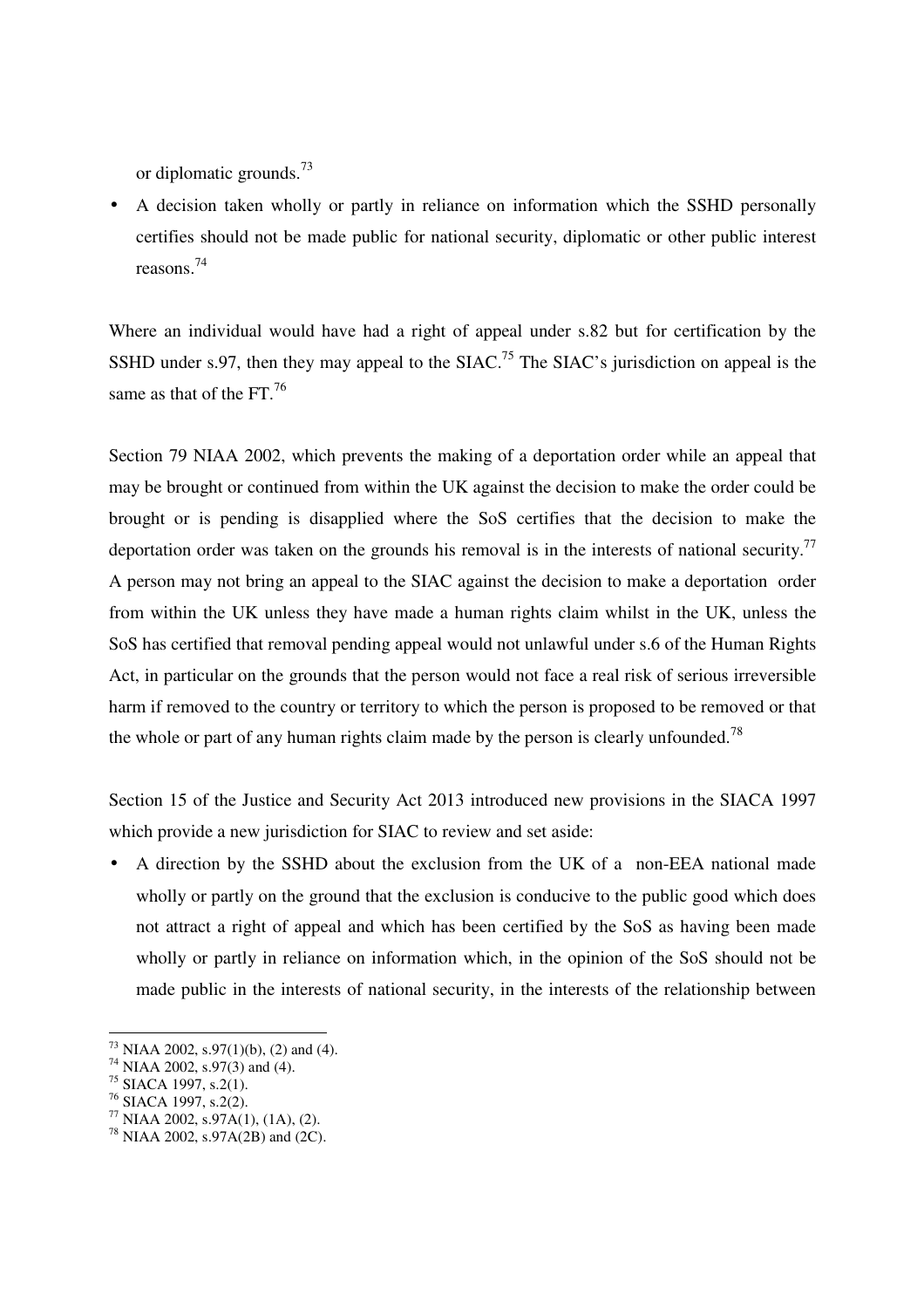the UK and another country or otherwise in the public interest.

• A decision or refuse to issue a certificate of naturalisation as a British citizen under s.6 of the BNA 1981 or to refuse to register as a British citizen under s.41A BNA 1981, which is similarly certified by the  $SoS.<sup>79</sup>$ 

In determining whether the decision should be set aside, the SIAC must apply the principle which apply judicial review proceedings. 80

The Commission will adopt the following approach to satisfy itself that the material available to it enables it properly to determined proceedings:

- the factual basis for the judgment must be scrutinised "anxiously" by the Commission;
- it is a review, not an appeal on the facts. If the facts or factual inferences reached by the SoS were reasonable, there should be no interference on that ground, even if the Commission would reach a different conclusion;
- if the factual findings are reasonable, the Commission will then review the judgments made by the SoS on that factual picture and interfere if the SoS's decision has been unreasonable. There is no place for particular deference to SoS beyond normal public law principles which support a degree of deference to the decision of the SoS e.g. because she has democratic responsibility and answers to Parliament, is entitled to formulate and implement policy and has the benefit of expert advice;
- if the decision engages Convention rights the Commission will consider whether an otherwise reasonable decision represents a disproportionate interference with the relevant Convention right;
- it will not be sufficient for the Commission and Special Advocates to be shown only a summary prepared by the Home Office;
- neither domestic law nor Strasbourg authority requires a minimum level of onward disclosure to the Appellant, where the case does not involve personal liberty.<sup>81</sup>

 $\overline{\phantom{a}}$ <sup>79</sup> SIACA 1997, 2C and 2D.

 $80$  SIACA 1997, 2C(3) and 2D(3).

<sup>81</sup> *AHK and others v SSHD,* Preliminary Issue Judgment, 18 July 2014, Appeal Nos: SN/2/2014, SN/3/2014,

SN/4/2014 and SN/5/2014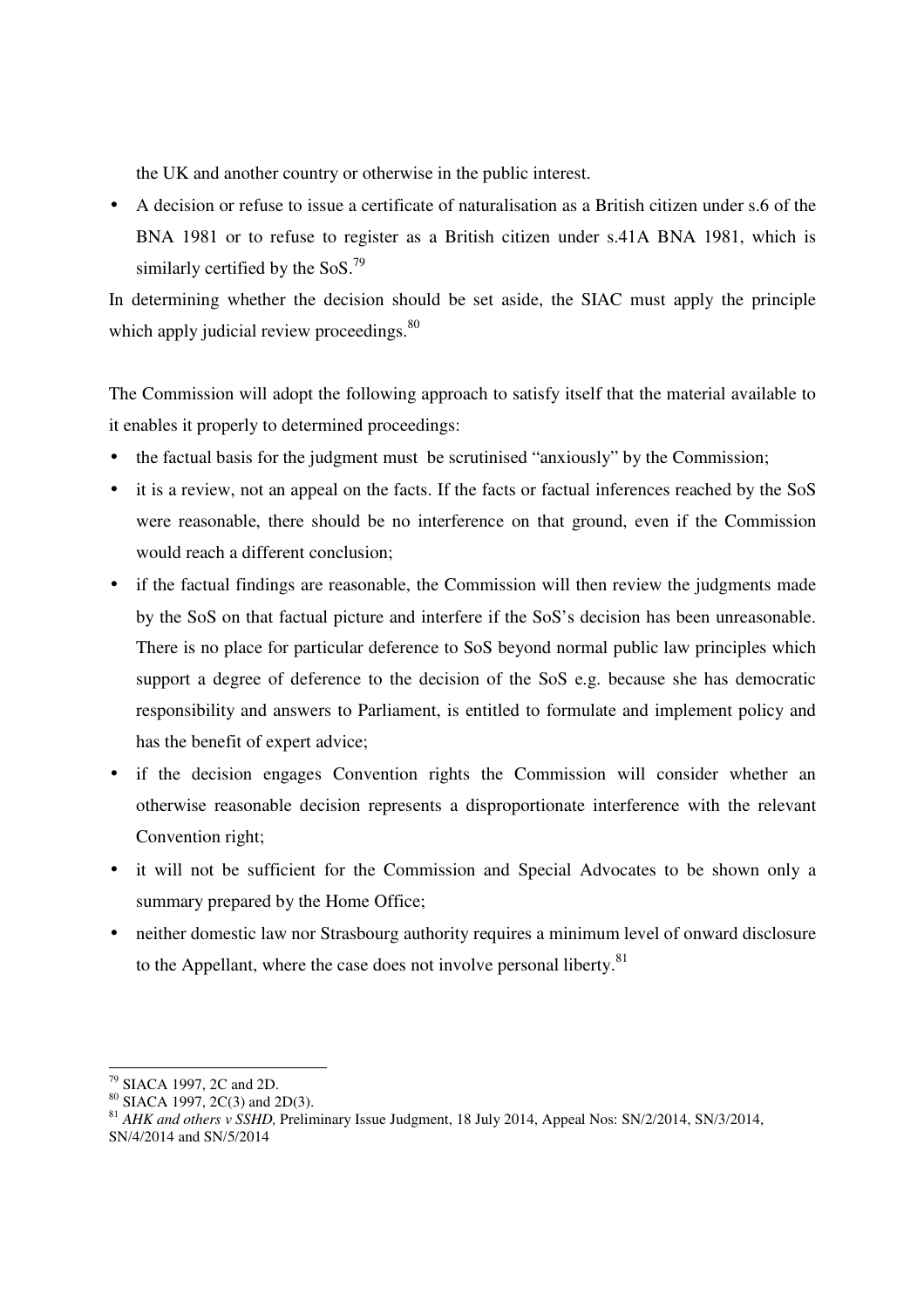The Lord Chancellor (Secretary of State for Justice) appoints members of the  $SLAC$ <sup>82</sup> It is constituted by three members, one of whom holds or has held high judicial office, one who is or has been a judge of the FT or UT and the third who needs no particular qualification by statute.<sup>83</sup> During the passage of the Bill it was indicated that the third member would have some experience of national security matters and will be familiar with the evidence that is likely to be presented to the Commission.<sup>84</sup> The Lord Chancellor is empowered to make rules for the regulation of the exercise of appeal rights and for prescribing the practice and procedure to be followed.<sup>85</sup> Practice and procedure is governed by the Special Immigration Appeals Commission (Procedure) Rules 2003, which applies to both appeals and applications for review.<sup>86</sup> The procedure rules contain a general duty on the Commission not to disclose information contrary to the interests of national, the international relations of the UK, the detection and prevention of crime, or in any other circumstances where disclosure is likely to harm the public interest. $87$ Subject to this duty, the Commission must satisfy itself that the material available to it enables it properly to determine proceedings.<sup>88</sup>

In light of the general duty, the SIAC operates largely under what is known as a "closed material procedure". This a procedure whereby the government is permitted to comply with its disclosure obligations and rely on evidence without disclosing such materials to the other appellant or his or her legal representative. Once the SoS is served with a notice of appeal or an application under the SIACA 1997, unless it intends to concede the appeal or not object to the disclosure of any material on which the decision is based, the Attorney-General (England and Wales), Lord Advocate (Scotland) or Attorney-General for Northern Ireland (Northern Ireland), as appropriate will appoint a special advocate. This is a security-vetted lawyer who represents the appellant's interests on the appeal but is not instructed by or responsible to the appellant.<sup>89</sup> The special advocate is entitled to see the 'closed material' made available to SIAC, make private

<sup>82</sup> SAICA 1997, Sch 1, para 1

 $83$  SAICA 1997, Sch 2 para 5(a) and (b)

<sup>84</sup> 301 HC Official Report (6the series) col 1033, 26 November 1997.

<sup>85</sup> SIACA 1997, s.5

<sup>86</sup> SI 2003/1034 (the "2003 Rules")

https://www.gov.uk/government/uploads/system/uploads/attachment\_data/file/421503/Consolidated\_text\_of\_SIAC\_ Rules\_2003.pdf

<sup>2003</sup> Rules, r 4(1)

<sup>88</sup> 2003 Rules, r 4(3)

 $89$  SIACA 1997, s.6(1) and (4).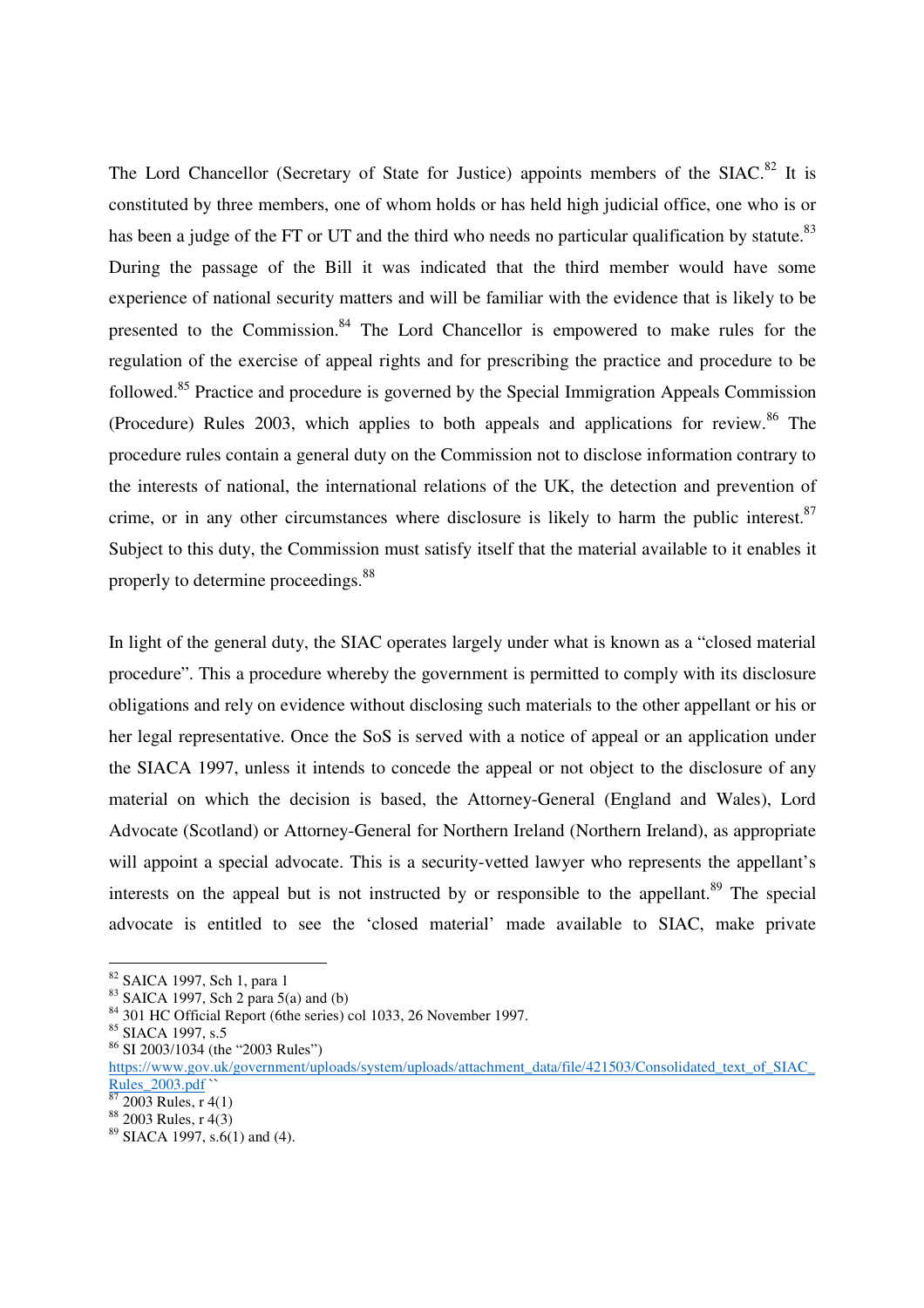submissions and discuss with the Home Office's legal team items in the closed material which should be disclosed, to argue the issue of disclosure before SIAC where not agreement on disclosure has been reached, to make any other submissions at any hearing from which appellants and their representatives are excluded, to adduce evidence, cross-examine and make written submissions.<sup>90</sup> The special advocate may communicate with the appellant or his/her representatives at any time before the SoS serves 'closed material'.<sup>91</sup> After this, such communication is prohibited unless the Commission otherwise directs. <sup>92</sup> The appellant can communicate with the special advocate after this time in writing only through a legal representative and the special advocate may not reply (without direction from the Commission), apart from sending a written acknowledgment.<sup>93</sup>

The SoS must file with the Commission and serve on the special advocate the closed material and a statement of reasons for objecting to its disclosure.<sup>94</sup> The SoS must also serve, if and to the extent it is possible to do so without disclosing information contrary to the public interest, a statement of the closed material in a form which can be served on the defendant.<sup>95</sup> In practice the SoS almost always takes the position that this cannot be done. Once closed material has been filed with the special advocate and the Commission, the Commission will give a direction as tow hat the SoS may redact.<sup>96</sup> If the SoS objects tot eh disclosure of any material to the appellant or objects to the special advocate's request for post 'closed material' commination with the appellant, the Commission must fix a hearing for the SoS and the special advocate to make oral representation, known as a 'rule 38' hearing, which the appellant and his representatives cannot attend.<sup>97</sup> The Commission must uphold the SoS's objection where it considers that the disclosure of the material would be contrary to the public interest.<sup>98</sup> If the objection is upheld the Commission must consider whether to direct the SoS to serve a summary of the close material on the appellant.<sup>99</sup>

-

 $94$  2003 Rules, r 37(3)(a) and (b).

- <sup>96</sup> 2003 Rules, r 37(4A)(b).
- <sup>97</sup> 2003 Rules, r 38.

<sup>&</sup>lt;sup>90</sup> 2003 Rules, r 35.

<sup>&</sup>lt;sup>91</sup> 2003 Rules, r 36(1).

<sup>92</sup> 2003 Rules, r 36(2).

 $93$  2003 Rules, r 36(4) and (5).

 $95$  2003 Rules, r 37(3)(c).

<sup>98</sup> 2003 Rules, r 38(5).  $99$  2003 Rules, r 38(9)(a).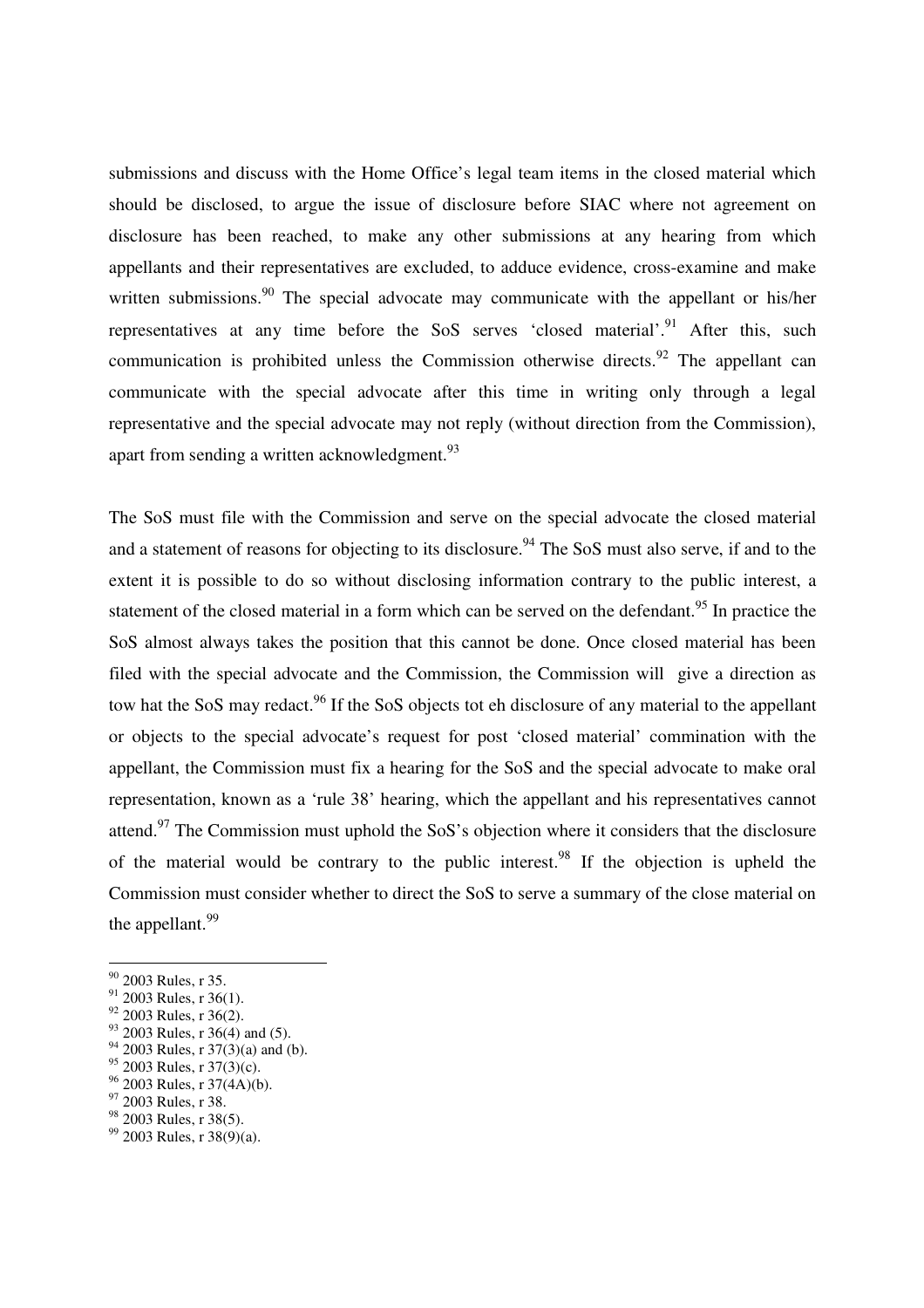The Commission must record its decision and the reasons for it. $100$  The determination must contain reasons to the extent that is possible to do so without disclosing information contrary to the public interest.<sup>101</sup> Where the determination does not include full reasons for the decision the Commission must serve a separate determination, including those full reasons, on the Secretary of State and the special advocate.<sup>102</sup> The special advocate may apply to the Commission to amend both determinations on the ground that the separate determination contains material the disclosure of which would not be contrary to the public interest.<sup>103</sup>

Any party to an appeal before the SIAC may bring a further appeal to the appropriate appeal court (Court of Appeal (England and Wales), Court of Session (Scotland) or Court of Appeal in Northern Ireland (Northern Ireland)) on any question of law material to the final determination of an appeal.<sup>104</sup> Such an appeal can only be brought with the leave of the Commission or the appeal court.<sup>105</sup> The Court of Appeal's role on appeals is a secondary reviewing function limited to traditional questions of law.<sup>106</sup>

Complaints regarding the fairness of the SAIC procedures to appellants have been roundly rejected by the Commission itself, the Court of Appeal and the House of Lords.<sup>107</sup> Article 6 of the ECHR has been held not to apply to proceedings before the commission on the basis that deportation proceedings and decisions regarding the entry, stay and deportation of aliens do not concern the determination of an applicant's civil rights or obligations.<sup>108</sup> The Court of Appeal in *W* (Algeria) v SSHD recognised that the proceedings in SIAC may breach the equivalent fundamental right at common law to a fair hearing, however this was mandated by Parliament through s.5 of the 1997 Act and procedural rule  $4.^{109}$ 

 $100$  2003 Rules, r 47(2).

 $101$  2003 Rules, r 47(3).

<sup>102</sup> 2003 Rules, r 47(4).

<sup>&</sup>lt;sup>103</sup> 2003 Rules, r 47(5).

<sup>&</sup>lt;sup>104</sup> SIACA 1997, s.7(1).

<sup>&</sup>lt;sup>105</sup> SIACA 1997, s.7(2).

<sup>&</sup>lt;sup>106</sup> SIACA 1997, s.7(1).

<sup>107</sup> *RB (Algeria) v SSHD; Othman (Jordan) v SSHD* [2009] UKHL 10.

<sup>108</sup> *Maaouia v France* (2000) 33 EHRR 1037, para 40 and *RB (Algeria) v SSHD; Othman (Jordan) v SSHD* [2009] UKHL 10.

<sup>&</sup>lt;sup>109</sup> [2010] EWCA Civ 898.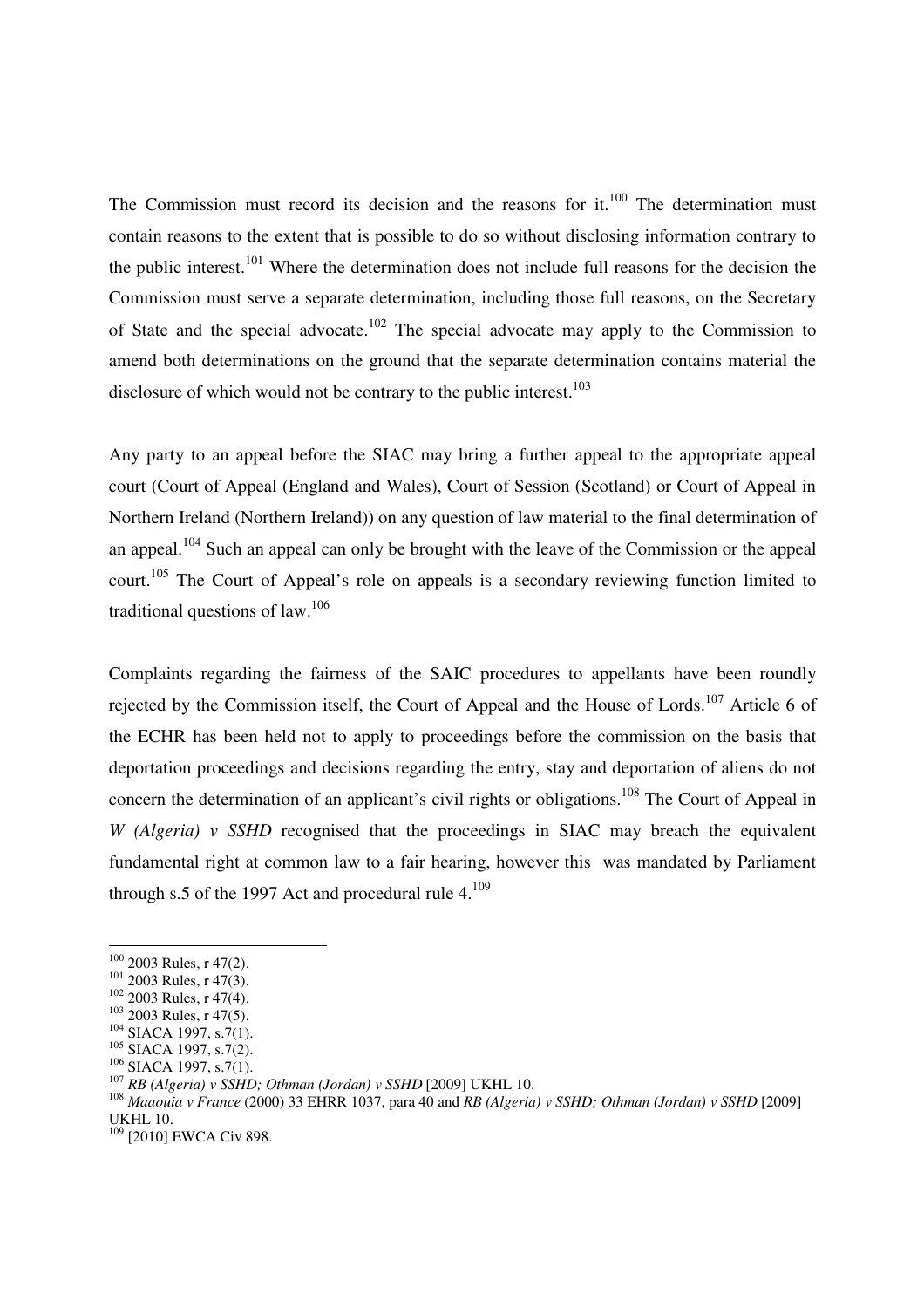A large number of cases before the SIAC are national security deportation cases. The SoS decides to deport the appellant on the grounds that deportation is deemed to be conducive to the public good under s.3(5) of the Immigration Act 1971 then certifies that the decision was taken in the interests of national security under s.97 NIAA 2002. Such appeals generally fall into two halves, first, the 'national security case', and second, issues relating to safety on return. In *Rehman<sup>110</sup>* the House of Lords held that the Commission had taken too narrow a view of what could constitute a threat to national security. A global approach had to be taken to the question of what the interests of national security were, that the action did not have to be either directly or immediately against the UK, that action against a foreign state may be capable of indirectly affecting the security of the UK, and that there would be significant deference given to the Secretary of State's view on this. Their Lordships further held that the concept of a 'standard of proof' was not particularly helpful in the national security deportation context. Where the focus of the enquiry was the assessment of future risk, proof of past facts to the civil standard was not necessary to reach the conclusion that a person poses a danger to national security, and that the question was to be answered by a cumulative evaluation of all the evidence in relation to the actual and potential activities and connections of the person concerned and the importance of the security interest at stake. However, SIAC has held that where specific acts which have already occurred are relied upon, they should be proved to the civil standard of proof.<sup>111</sup> Few appellants have succeeded in the national security case.<sup>112</sup> If the national security case is made out appellants will often seek to rely on a risk of ill-treatment contrary to Article 3 ECHR in their home country if deported. The SoS will often seek assurances in the form of Memoranda of Understanding from governments of the receiving state that they will respect the human rights of deportees. The approach taken by SIAC to the issue of assurances is that whilst assurance from countries which have a track record of endemic torture should be treated with scepticism, the question of whether assurances could be relied upon was a matter of fact for determination by  $SIAC<sup>113</sup>$ 

<sup>110</sup> *SSHD v Rehman (Shafiq Ur)* [2001] UKHL 47

<sup>111</sup> *ZZ v SHHD* (SC/63/2007) 30 July 2008, *EV v SSHD* (SC/67/2008), 7 April 2009 and *OL v SSHD* (SC/312005),

<sup>22</sup> March 2010.

<sup>112</sup> *Moloud Siahli v SSHD* (SC/38/2007), 14 May 2007. *T v SSHD* (SC/31/2005), 22 March 2010.

<sup>113</sup> *RB (Algeria) v SSHD; Othman (Jordan) v SHHD* [2009] UKHL 10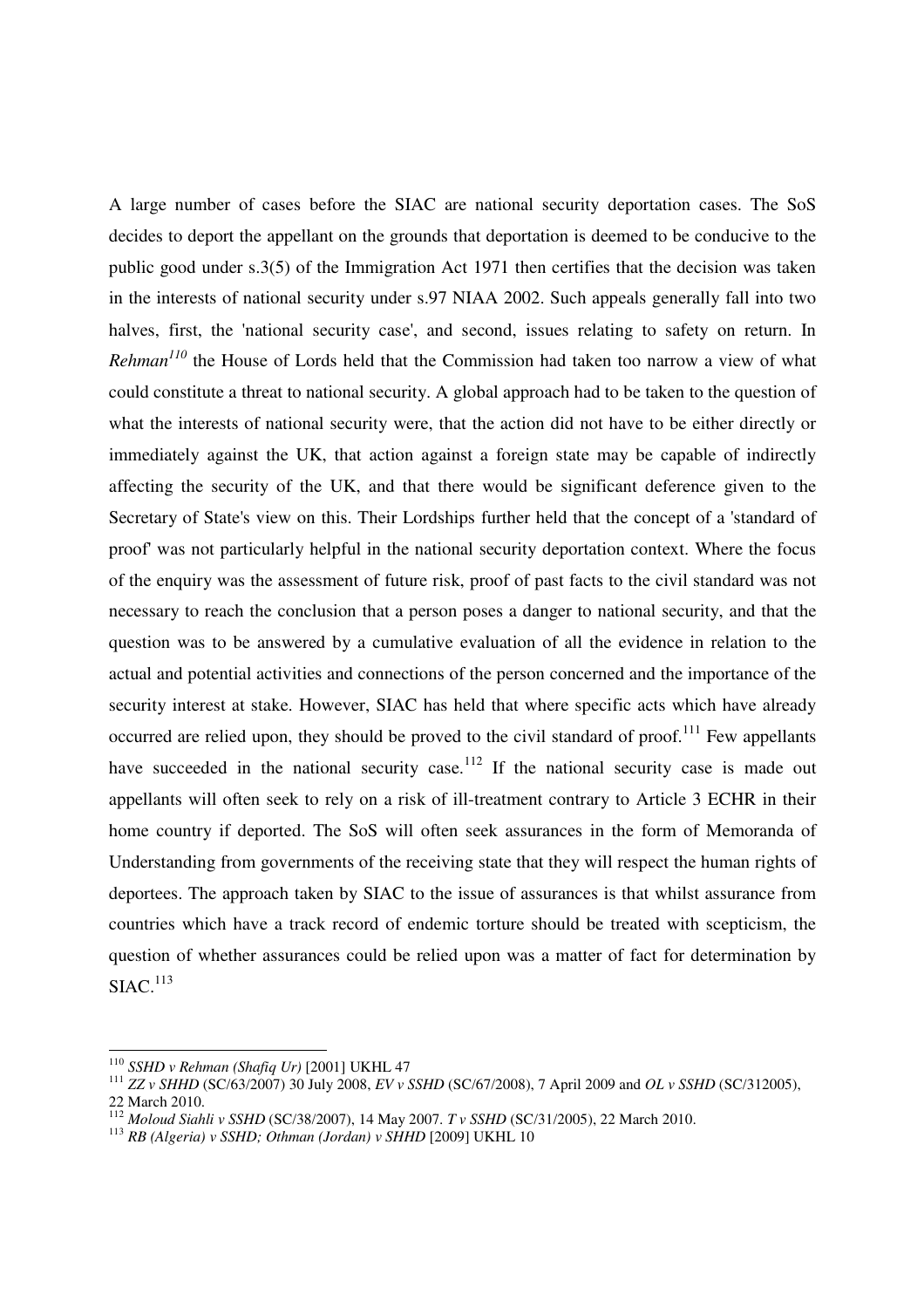#### **CITIZENSHIP**

#### **Legislative framework and substantive issues**

#### **Naturalisation**

Acquisition of citizenship by naturalisation is governed by s.6 and Schedule 1 of the British Nationality Act 1981 ("BNA 1981").

#### *Good character*

All applicants must show *inter alia* that they are of good character. There is no definition of good character in the BNA 1981. In *Fayed (No 2)<sup>114</sup>* Nourse LJ described the requirements for good character as a concept that cannot be defined as a single standard to which all rational beings would subscribe. It is no part of the function of the courts, to discourage ministers of the Crown from adopting a high standard in matters which have been assigned to their judgment by Parliament, provided only that it is one which can reasonably be adopted in the circumstances.

The UK Visas and Immigration Authority issue guidance for making nationality decisions. In *SK (Sri Lanka)* the Court of Appeal said that ''…it is unnecessary to give the Nationality Instructions anything other than their plain and ordinary meaning. Since this suffices for the purposes of the Secretary of State in this appeal, we did not hear argument as to whether they are to be interpreted objectively, or whether, as the Secretary of State contends, she is entitled to place her own interpretation on them, subject to the requirement of rationality. My strong provisional view … is that the Secretary of State is not free to decide what they mean."<sup>115</sup> As regards to the good character requirement the Nationality Instructions ("NI") state that the decision maker will not normally consider applicants to be of good character if there was information to suggest that they did not respect and were not prepared to abide by the law (ie were, or were suspected of being, involved in crime), they have been involved in or associated with war crimes, crimes against humanity or genocide, terrorism or other actions that are considered not to be conducive to the public good, their financial affairs were not in order (eg failure to pay taxes for which they were liable), their activities were notorious and cast serious doubt on their standing in the local

<sup>114</sup> *R v SSHD ex pa Al-Fayed* [2001] Imm AR 134.

<sup>115</sup> *SSHD v SK (Sri Lanka)* [2012] EWCA Civ 16 at [35].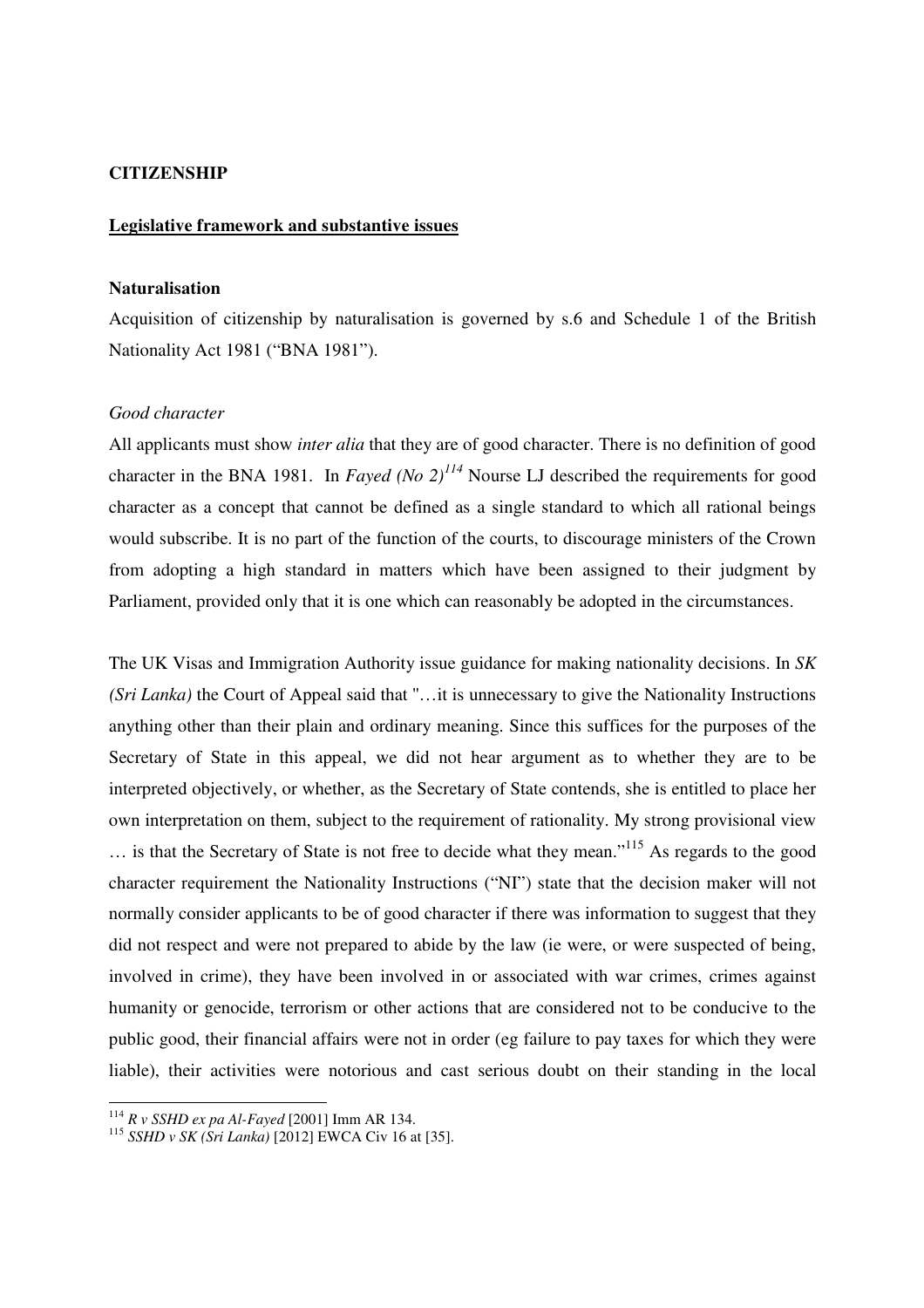community, they had practised deceit, they have assisted in the evasion of immigration control; or they have previously been deprived of citizenship.<sup>116</sup>

#### *Crimes against humanity and war crimes*

Refusals of naturalisation on national security grounds, refusals because of involvement in war crimes and crimes against humanity have been very much on the increase. In *AHK v Secretary of State for the Home Department; AM v Secretary of State for the Home Department; AS v Secretary of State for the Home Department*<sup>117</sup> Ouseley J indicated that there were over 40 cases currently before the Administrative Court, where naturalisation had been refused and the Secretary of State was unwilling to give reasons for the refusal as doing so would be harmful to national security.

*SK (Sri Lanka)<sup>118</sup>* deals with war crimes and the distinction between obtaining asylum and obtaining naturalisation in case where the applicant for naturalistion has been involved in organisations which have been responsible for war crimes or crimes against humanity. SK was a former 'more than ordinary' member of the LTTE in Sri Lanka. He had twice been involved in battles in the aftermath of which the LTTE murdered prisoners of war. It is not in doubt that the murder of prisoners of war is a war crime. The Court of Appeal held that the Secretary of State was entitled to conclude that SK, if not involved in war crimes, in the sense of personally carrying out such murders, was associated with such crimes. In naturalisation applications applicants should be refused if their activities cast 'serious doubts' on their good character. Serious doubts will be cast if applicants have been involved in or associated with war crimes, crimes against humanity or genocide or have supported the commission of war crimes, crimes against humanity or genocide or have supported groups whose main purpose or mode of operation consisted of the committing of these crimes even if that support did not make any direct contribution to the groups' war crimes or crimes against humanity and genocide. The NI

<sup>-</sup><sup>116</sup> Nationality Instructions, Chapter 18, Annex D: the Good Character requirement https://www.gov.uk/government/uploads/system/uploads/attachment\_data/file/406368/Chapter\_18\_Annex\_D\_v02.p df

<sup>&</sup>lt;sup>117</sup> AHK v Secretary of State for the Home Department; AM v Secretary of State for the Home Department; AS v Secretary of State for the Home Department [2013] EWHC 1426, [2013] All ER (D) 128 (Jun).

<sup>&</sup>lt;sup>118</sup> Secretary of State for Home Department v SK (Sri Lanka) [2012] EWCA Civ 16.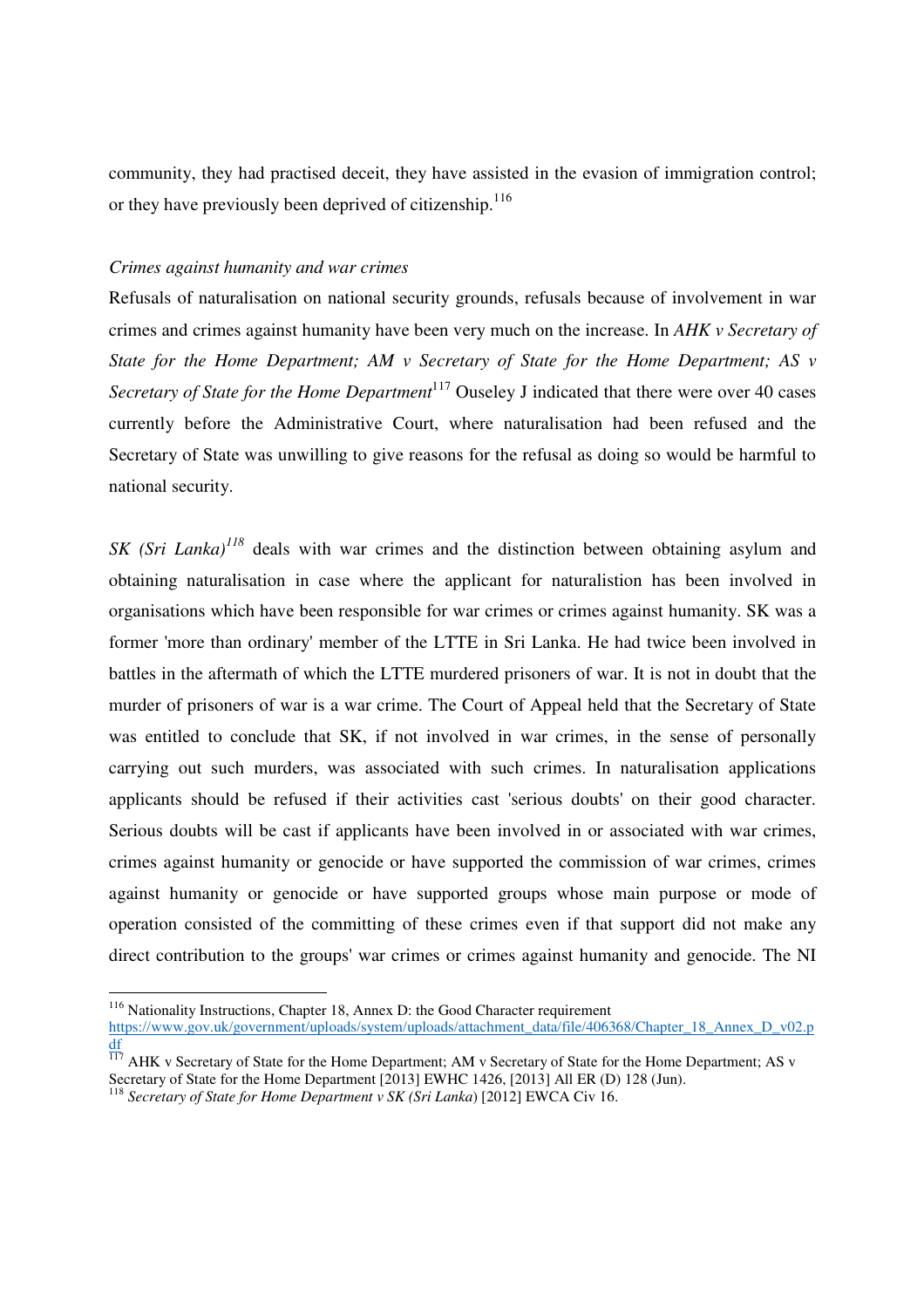Guidance applicable in this case provided that in certain cases membership of a particular group may be sufficient to determine that an applicant has been supportive of, and in some cases complicit in, war crimes or crimes against humanity committed by that group. In such cases consideration will be given to the length of membership and the degree to which the group employed war crimes or crimes against humanity to achieve its ends.

Because SK had been granted asylum, it was argued that not granting him citizenship was an abuse of process. In rejecting this argument Burnton LJ said that naturalisation and asylum are different things, involving the conferment of different rights and the imposition of different obligations on the applicant, and different rights and obligations on the part of the host state or country of proposed nationality. The grant of asylum, he said, does not involve any obligation to grant naturalisation. ''In relation to naturalisation…the test is whether the Secretary of State is satisfied that the applicant is of good character. It is for the applicant to so satisfy the Secretary of State. Furthermore, while the Secretary of State must exercise her powers reasonably, essentially the test for disqualification from citizenship is subjective. If the Secretary of State is not satisfied that an applicant is of good character, and has good reason not to be satisfied, she is bound to refuse naturalisation. For these reasons too a decision in one context is not binding in the other." $119$ 

Fraud in earlier immigration applications may of itself be a reason for refusing a later application for naturalisation. In *Kurmekaj<sup>120</sup>* it was held that the Secretary of State had been entitled to refuse an application for naturalisation on the basis of good character where the applicant's earlier immigration applications, which had led to him being able to make the naturalisation application, had been based on fraud. The judge rejected the argument that the deception of an applicant was not relevant in the context of good character for an application for naturalisation where the applicant had been deceitful when claiming asylum, but was later granted indefinite leave to remain under a family concession and not on the basis of his refugee status. The court applied *SK (Sri Lanka)*. There was no good reason why the earlier deception, although it had no bearing on the later grant of indefinite leave to remain, should not be taken into consideration for

<sup>-</sup> $^{119}$  At [30].

<sup>&</sup>lt;sup>120</sup> *R* (on the application of Kurmekaj) v Secretary of State for the Home Department [2014] EWHC 1701 (Admin).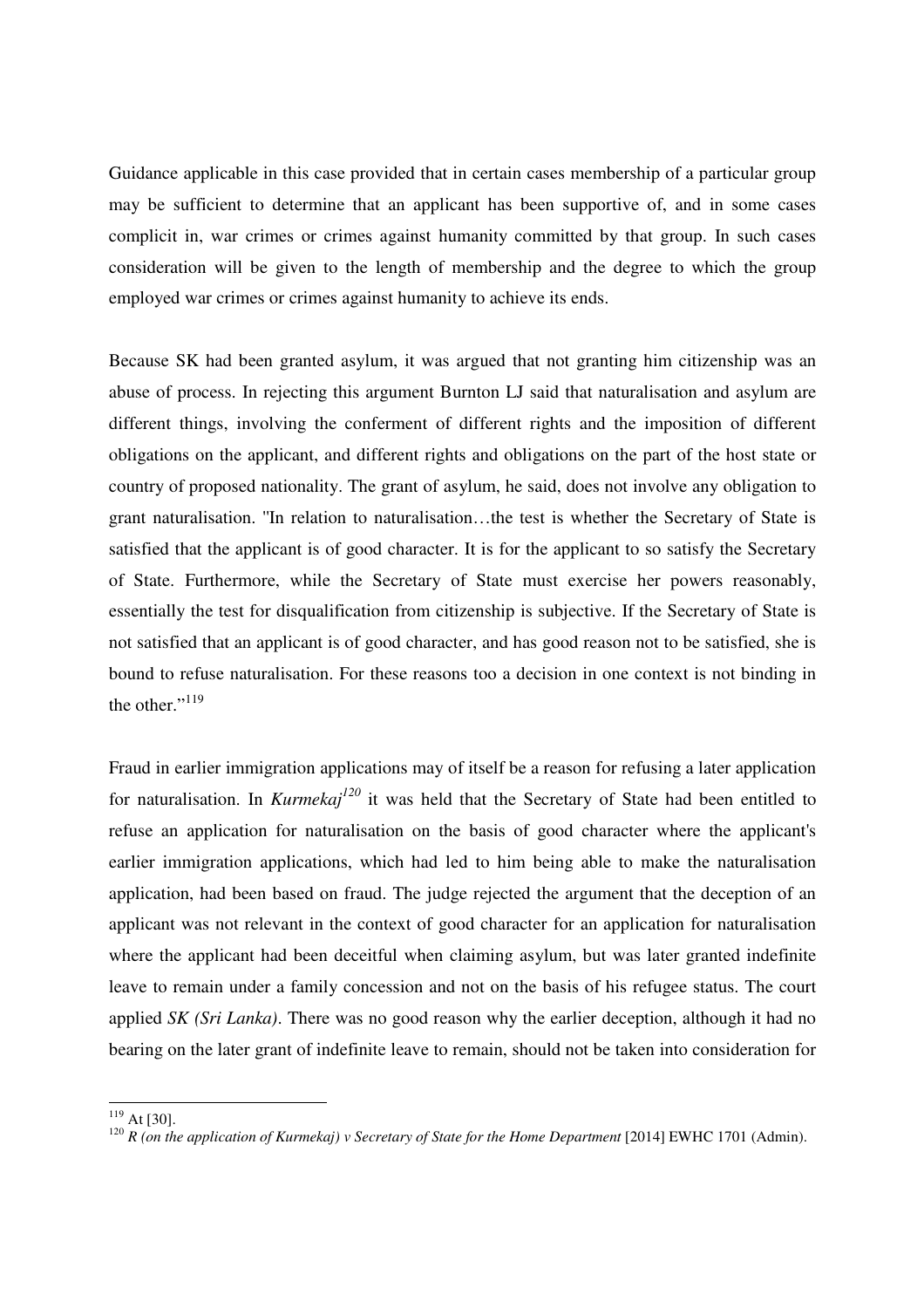the purposes of good character. a decision-maker was not confined to considering fraud only within the immigration and naturalisation process and to no other dealings with the state.

Iranian conscripts have had considerable difficulty in overcoming the stigma of the crimes against humanity carried out during their military service, even although they have come to the UK, obtained asylum and have lived blameless lives during many years since fleeing from the heartless grip on their lives in their own country. In *Amirifard*, <sup>121</sup> a national of Iran, having been conscripted into military service, was sent to work as a guard in Shiraz prison. Due to his duties there he developed a depressive illness as a result of witnessing torture and executions in the prison. After a year, he could not bear it any longer, and went absent without leave. He was caught and given military detention for one month, and ordered to undertake an additional four months of conscription. He was then transferred to Lajavardi prison in Shiraz where he witnessed prison guards torturing prisoners, he was guarding a section of the prison which contained mainly university students detained without trial. They started a riot and he refused an order to shoot at them. He was threatened by the prison chief, and hit on the head and chest with a rifle. He was seriously injured and lost consciousness. He was then detained in a prison cell for 24 days, and subjected to torture. Fearing that he was going to be killed, he managed to escape from the car when he was being taken to court. He eventually made his way to the UK, where he was granted asylum. However, when he applied for naturalisation he was turned down on the basis that he was not of good character. His application for judicial review failed. The court held that when all the evidence was taken into account, in particular the active part which he played, over a period of years, in guarding prisoners subjected to crimes against humanity, the Defendant concluded that the Claimant had not sufficiently disassociated himself from the regime. This was not an irrational conclusion. Nor was the Defendant's decision irrational in light of the fact that the Claimant had demonstrated his good conduct whilst in the UK for some eleven years. It is unlikely that the Defendant overlooked this factor. However, it was unlikely to have been sufficient to overcome the Defendant's doubts about his character as a result of his activities in Iran. $^{122}$ 

 $^{121}$  *R* (on the application of Amirifard) v Secretary of State for the Home Department [2013] EWHC 279 (Admin).  $^{122}$  [57-58].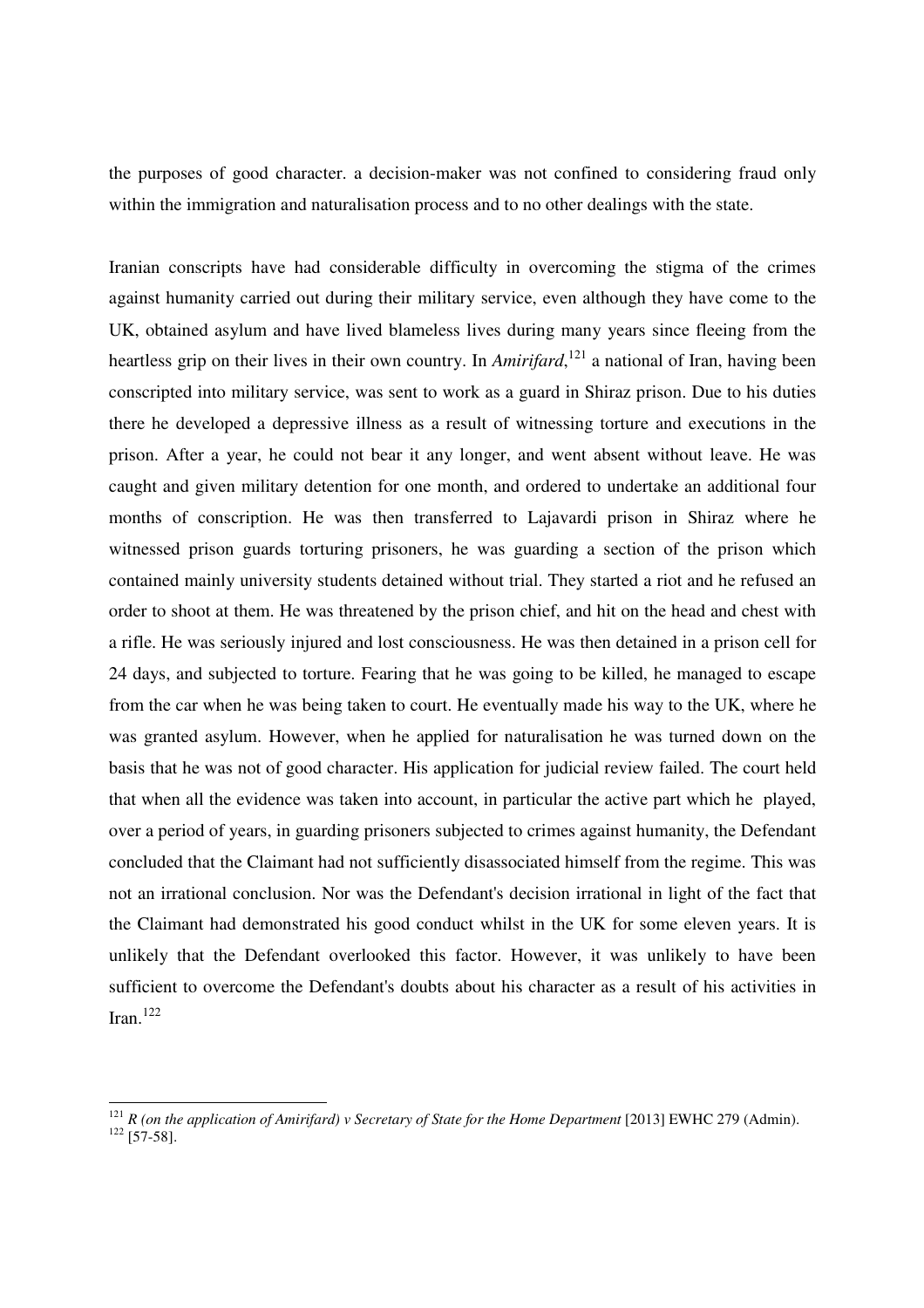In *R* (on the application of *DA* (Iran)) v Secretary of State for the Home Department the Court of Appeal approved the Secretary of State's distinction between disassociation from crimes against humanity, committed during conscripted army service in Iran, and fleeing the country for reasons of self-preservation. The Court of Appeal held that the Secretary of State had been justified in refusing naturalisation to an Iranian national on the ground that his association with crimes against humanity during his compulsory military service in Iran 15 years previously meant that he was not of sufficiently good character. A finding that his escape from the regime had been an act of self-preservation rather than one of disassociation was not, on the evidence, irrational.<sup>123</sup>

#### *Criminality and good character*

Where an application features a conviction and was been made on or before 12 December 2012, caseworkers must have regard to the provisions of the Rehabilitation of Offenders Act 1974. Under the Rehabilitation of Offenders Act 1974, a conviction becomes 'spent' after a specified rehabilitation period, which will vary depending on the sentence imposed. The advice to caseworkers is that spent convictions should not be taken into account in assessing the character requirement.

From the 1 October 2012, certain immigration and nationality decisions became exempt from section 4 of the Rehabilitation of Offenders Act 19741. In England and Wales the concept of a conviction becoming 'spent' no longer applies when making an assessment of good character. Therefore, when dealing with nationality applications made on or after 13 December 2012, the Guidance advises caseworkers that they should refuse an individual who has a conviction within the relevant sentence based threshold as detailed in the table set out in the Guidance: $^{124}$ 

| <b>Sentence</b>                  | Impact                                                                                                                            |
|----------------------------------|-----------------------------------------------------------------------------------------------------------------------------------|
| 4 years or more imprisonment.    | Application will normally be refused, regardless of when the<br>conviction occurred.                                              |
| imprisonment                     | Between 12 months and 4 Years' Application will normally be refused unless 15 years have<br>passed since the end of the sentence. |
| Up to $12$ months' imprisonment. | Applications will normally be refused unless 10 years have<br>passed since the end of the sentence.                               |

<sup>&</sup>lt;sup>123</sup> [2014] EWCA Civ 654 at [19-20].

 $124$  NI ch 18, Annex D, s 2.1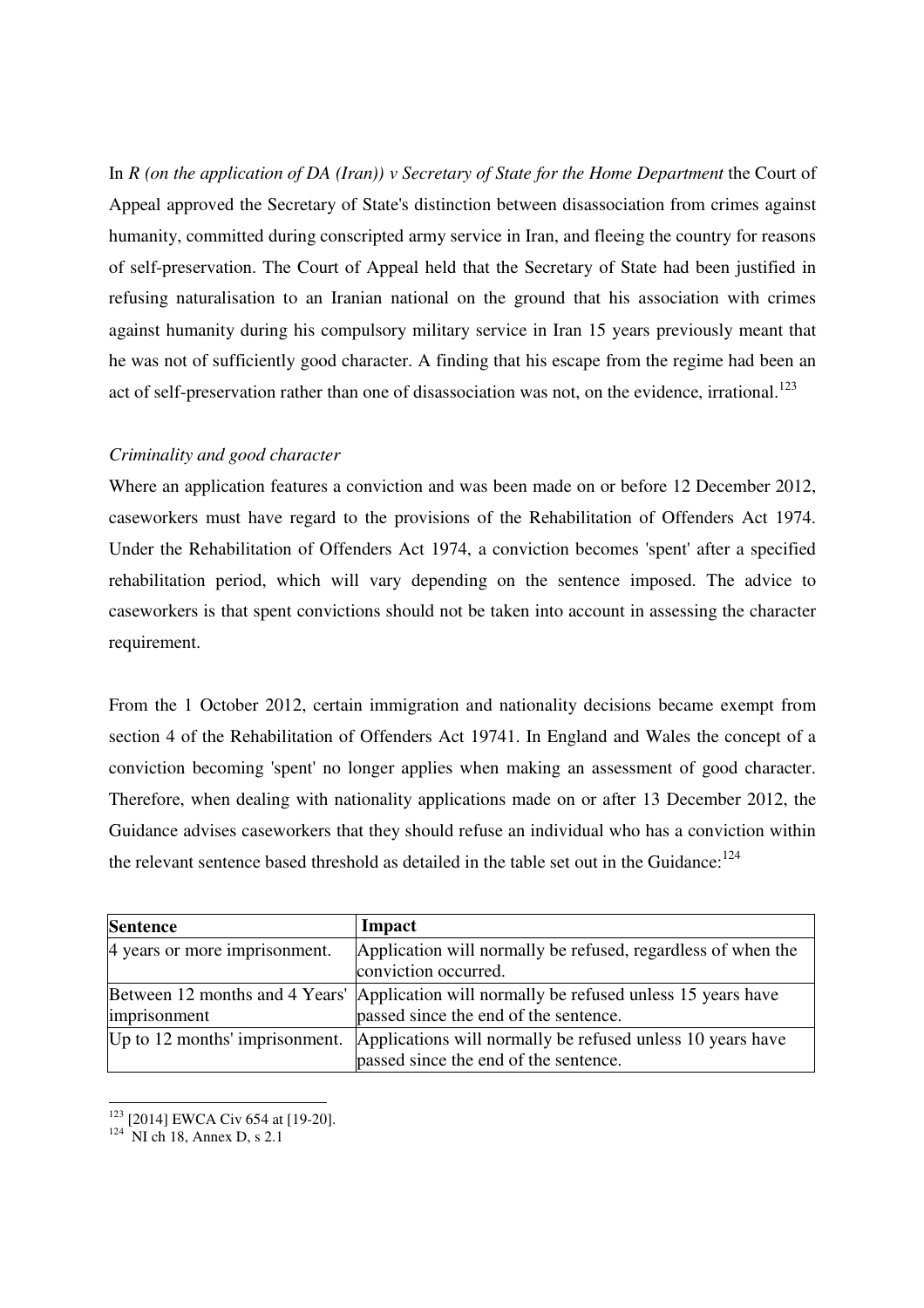|                                 | A non-custodial sentence or other Applications will normally be refused if the conviction |
|---------------------------------|-------------------------------------------------------------------------------------------|
| out of court disposal that is   | occurred in the last 3 years.                                                             |
| recorded on a person's criminal |                                                                                           |
| record                          |                                                                                           |

A fine will be considered a 'non-custodial offence' as will other out of court disposals that are recorded on a person's criminal record. Even where a person does not have a fine within the last three years, the decision maker may still conclude that a person is not of good character – and therefore refuse an application – if they have received multiple disposals of this kind that show a pattern of offending.<sup>125</sup>

Fixed Penalty Notices, Penalty Charge Notices and Penalty Notices for Disorder are imposed by the Police or other authorised enforcement officers for traffic rule violations, environmental and civil violations. It is a way of the criminal justice system disposing of fairly minor offences without the need for a person to attend court. Receiving one does not form part of a person's criminal record as there is no admission of guilt. The decision maker will not consider these unless the person has:

- failed to pay and there were criminal proceedings as a result; or
- received numerous fixed penalty notices which would suggest a pattern of behaviour that calls into question their character.

Where a fixed penalty notice or fiscal fine has been referred to a court due to non- payment or the notice has been unsuccessfully challenged by the person in court, the decision maker will consider this as a conviction and assessed in line with the new sentence imposed.<sup>126</sup>

A caution (simple or conditional), warning or reprimand are all examples of an 'out of court disposal' that are recorded on a person's criminal record. Even where a person does not have a caution, warning or reprimand within the last three years, the decision maker may still refuse an application if the person has received multiple disposals of this kind that show a pattern of offending. $127$ 

 $125$  NI ch 18, Annex D, s 3.1.

 $126$  NI ch 18, Annex D, s 3.2.

 $127$  NI ch 18, Annex D, s 3.3.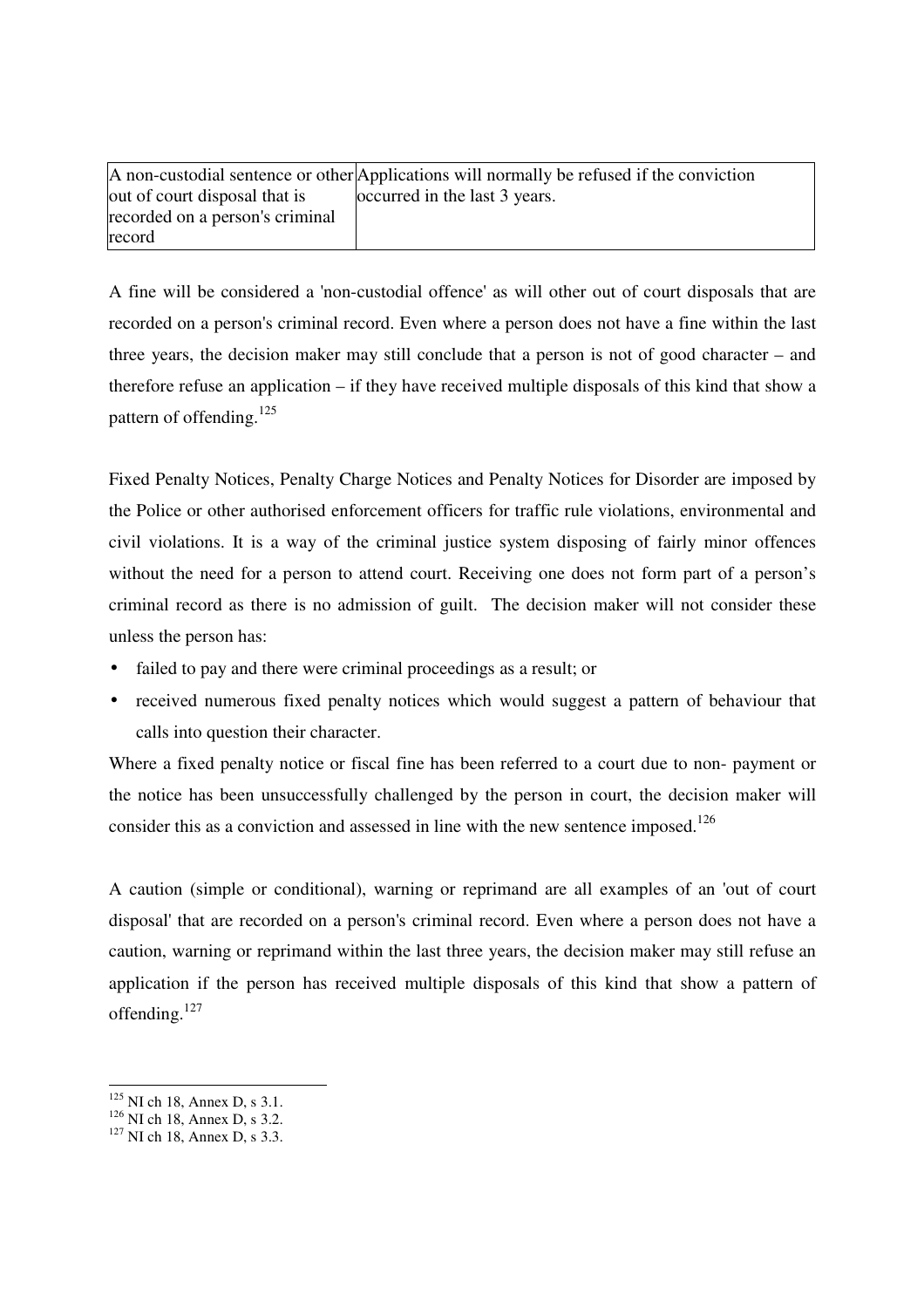Where a Community Sentence is imposed the offence is to be treated as a 'non-custodial offence' and is recorded on a person's criminal record. Even where a person does not have a community sentence within the last three years, the decision maker may still conclude that a person is not of good character – and therefore refuse an application – if they have received multiple disposals of this kind that show a pattern of offending.<sup>128</sup>

#### **Registration**

In certain circumstances individuals who do not automatically qualify for citizenship are entitled to register as a British Citizen. Most applicants for British nationality by registration are required, by virtue of s.41A of the BNA 1981, to satisfy the SoS that they are "of good character" before nationality may be granted. Exceptions will continue to be made where the applicant has an entitlement to registration deriving from the 1961 UN Convention on the Reduction of Statelessness or is entitled to registration under s.4B of the BNA 1981 which gives registration entitlements to certain British Overseas Citizens, British subjects, British nationals overseas without other citizenship, or is aged below 10 on the date of the application.<sup>129</sup>

#### **Deprivation of citizenship**

A British citizen may be deprived of citizenship under the BNA 1981, as amended by the NIAA 2002 as from 1 April 2003, the Immigration Nationality and Asylum Act 2006 as from 16 June 2006, and the Immigration Act 2014 as from 28 July 2014 are as follows:

- The Secretary of State is satisfied that doing so is 'conducive to the public good' (section  $40(2)$ ) and the person would not be left stateless as a result (section  $40(4)$ ).<sup>130</sup>
- Where the Secretary of State is satisfied-regardless of whether or not it will render them stateless – that naturalised citizens have conducted themselves in a manner seriously prejudicial to the vital interests of the UK and she has reasonable grounds to believe that the person is able, under the law of a country or territory outside the UK, to become a national of such a country or territory. $^{131}$
- Where the Secretary of State is satisfied that registration or naturalisation has been obtained

 $\frac{1}{\sqrt{2}}$ 

<sup>128</sup> NI ch 18, Annex D, s 3.4.

<sup>&</sup>lt;sup>129</sup> BNA 1981, s.41A(5).

<sup>130</sup> BNA 1981, s 40(2) and (6).

 $131$  BNA 1981, s 40(4A), inserted by the Immigraiton Act 2014, s 66.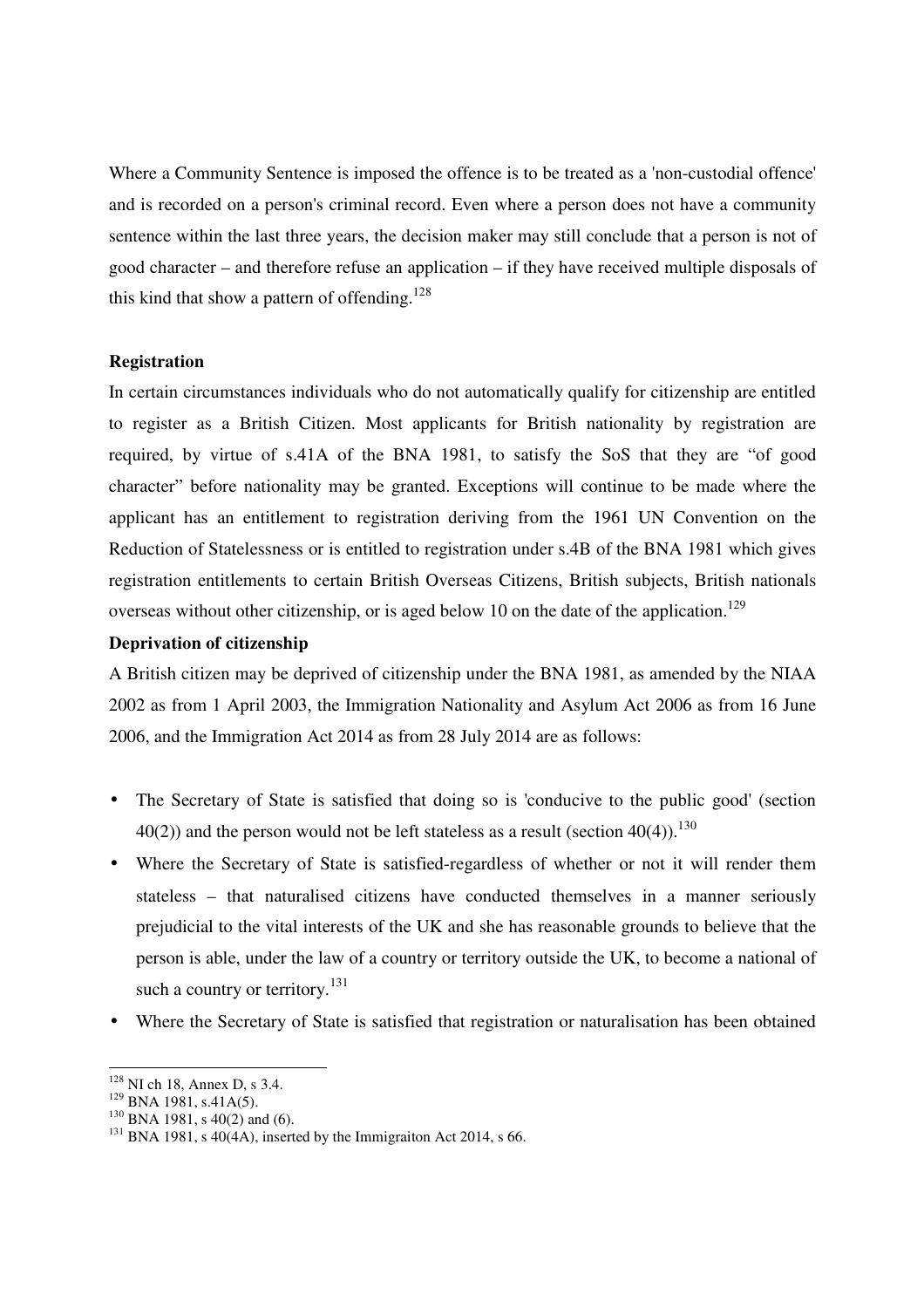by fraud, false representation or concealment of material facts.<sup>132</sup>

Chapter 55 of the Nationality Instructions deal with deprivation and nullity of British citizenship.<sup>133</sup>

#### *Conducive to the public good*

"Conduciveness to the Public Good" means depriving in the public interest on the grounds of involvement in terrorism, espionage, serious organised crime, war crimes or unacceptable behaviours.<sup>134</sup>

The Courts take a *de jure* view of statelessness rather than a *de facto* approach.<sup>135</sup> In the case of *B2 v Secretary of State for the Home Department*, B2 was a Vietnamese by birth. He had come to the UK aged 12 and had acquired British citizenship. Later he converted to Islam and was suspected of involvement in terrorist activities. The Secretary of State took steps to deprive him of his British citizenship. The issue was whether this decision rendered him stateless. Inquiries of the Vietnamese government said he was no longer a Vietnamese citizen. The Court of Appeal, however took a different view. The word 'stateless' in section 40(4) meant de jure stateless, not de facto stateless. The Court held that if it was clear that, under the law of a foreign state, an individual was a national of that foreign state, then he was not de jure stateless. If the Government of that foreign state chose to act contrary to its own law, it could render the individual de facto stateless, but the English courts had to respect the rule of law and could not characterise the individual as de jure stateless. The combined effect of the secretary of state's order and the subsequent responses of the Vietnamese Government was therefore to render B de facto stateless, but not de jure stateless.<sup>136</sup> See also *Al Jedda v SSHD*.<sup>137</sup>

In May 2014 Minister for Immigration and Security, gave figures for the number of deprivation orders issued since 2006: 27 deprivations had occurred on conducive to the public good grounds;

 $132$  BNA 1981, s 40(3) as substituted.

<sup>133</sup> https://www.gov.uk/government/uploads/system/uploads/attachment\_data/file/460101/Chapter\_55\_-

Sept<sup>2015.pdf</sup>

 $\frac{134}{134}$  NI Guidnace chp. 55.4

<sup>&</sup>lt;sup>135</sup> Hamza v Secretary of State for the Home Department [2006] EWCA Civ 400, [2006] All ER (D) 173 (Apr).

<sup>&</sup>lt;sup>136</sup> [2013] EWCA Civ 616 at [81-93].

<sup>137</sup> (2014) Sp Imm App Comm 18/07/2014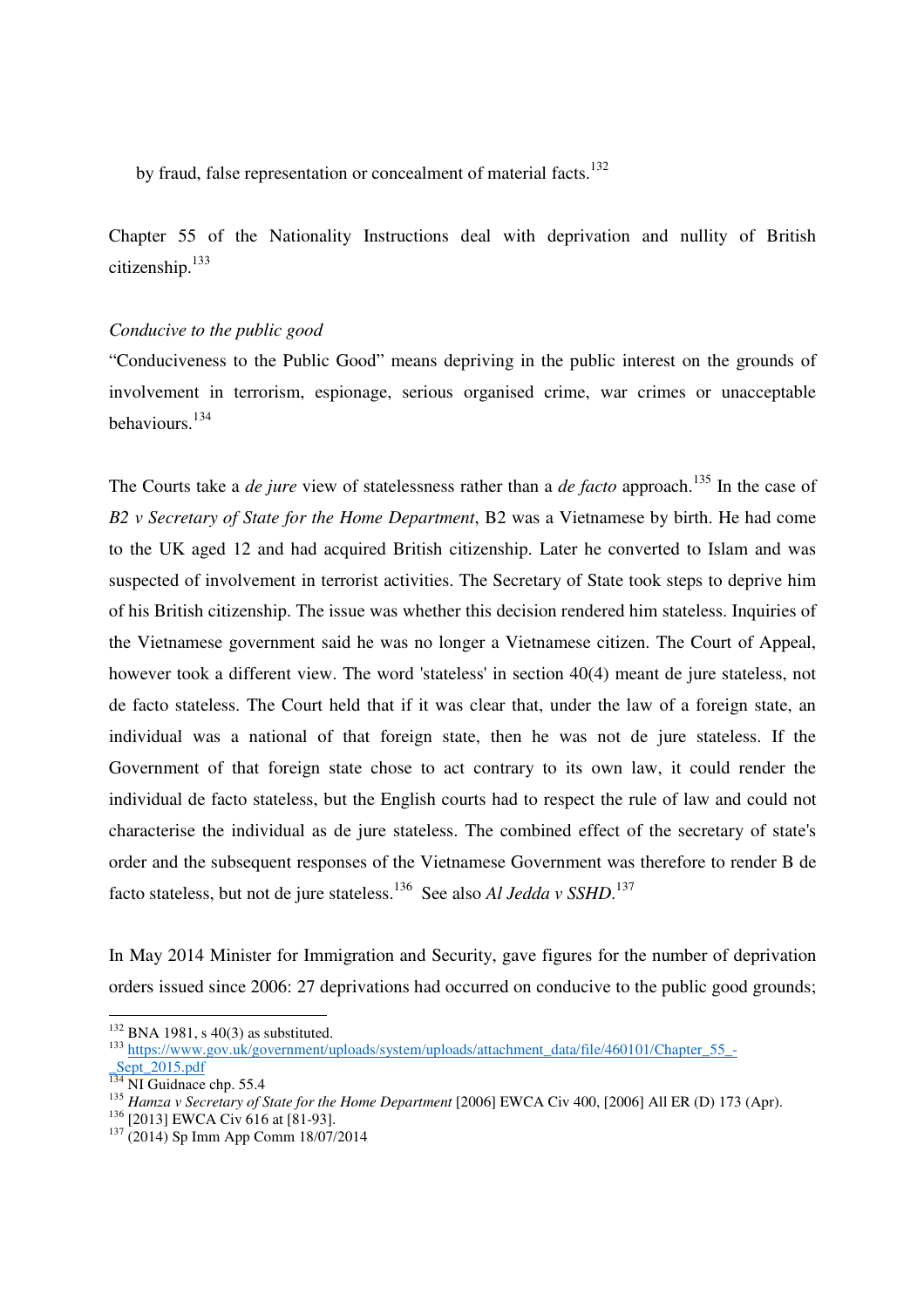and 26 deprivations had occurred on fraud, false representations or concealment of material fact grounds, and another case was outstanding.<sup>138</sup>

#### **Judicial framework**

#### **Challenging naturalisation decisions**

The award of British citizenship by naturalisation is discretionary. There is no appeal to the FT and until recently the SoS was not obliged to give reasons for any refusal and her decision was no subject to appeal to or review in any court.<sup>139</sup> There is still no right of appeal against refusal to register or naturalise as a British Citizen, however, reasons for any refusal must be given and the ouster clause has been removed. A decision can be challenged on all judicial review grounds.

#### **Challenging deprivation orders**

Section 40(5) of the BNA 1981 (as amended) states that before making an order for deprivation of citizenship, the Secretary of State must give the person written notice specifying the reasons for the order and the person's right of appeal. The British Nationality (General) Regulations 2003<sup>140</sup> specify the procedure for giving notice of a proposed deprivation of citizenship order and cancelling registration or naturalisation. For example, if the person's whereabouts are known, written notice may be personally delivered or sent by post. If their whereabouts are not known, notice is sent to their last known address. Section 40A of the BNA 1981 sets out the rights of appeal. An appeal against the decision to make an order for deprivation is made to the FT.  $^{141}$ Onward appeals are to the UT and the Court of Appeal. If the SoS certifies that the decision was taken wholly or partly in reliance on information which should not be made public for national security, political or other public interest reasons, the appeal is to the  $SIAC<sup>142</sup>$ 

There are two important UT decisions on the ambit of the deprivation appeal. In *Arusha &* 

<sup>&</sup>lt;sup>138</sup> HC Deb 7 May 2014 c191

https://www.publications.parliament.uk/pa/cm201314/cmhansrd/cm140507/debtext/140507-0002.htm

 $139$  BNA 1981, s.44(2) and (3), Repealed by Nationality, Immigration and Asylum Act 2002 c. 41 Pt 1 s.7(1) (November 7, 2002)

<sup>&</sup>lt;sup>140</sup> SI 2003/548, r10 http://www.legislation.gov.uk/uksi/2003/548/contents/made

<sup>&</sup>lt;sup>141</sup> s.40A(1) as inserted and amended by Asylum and Immigration (Treatment of Claimants, etc) Act 2004, Sch 2, para 4.

 $^{142}$  s.40A(2) as inserted; Special Immigration Appeals Commission Act 1997, s.2B (inserted by NIAA 2002, s.4(2)).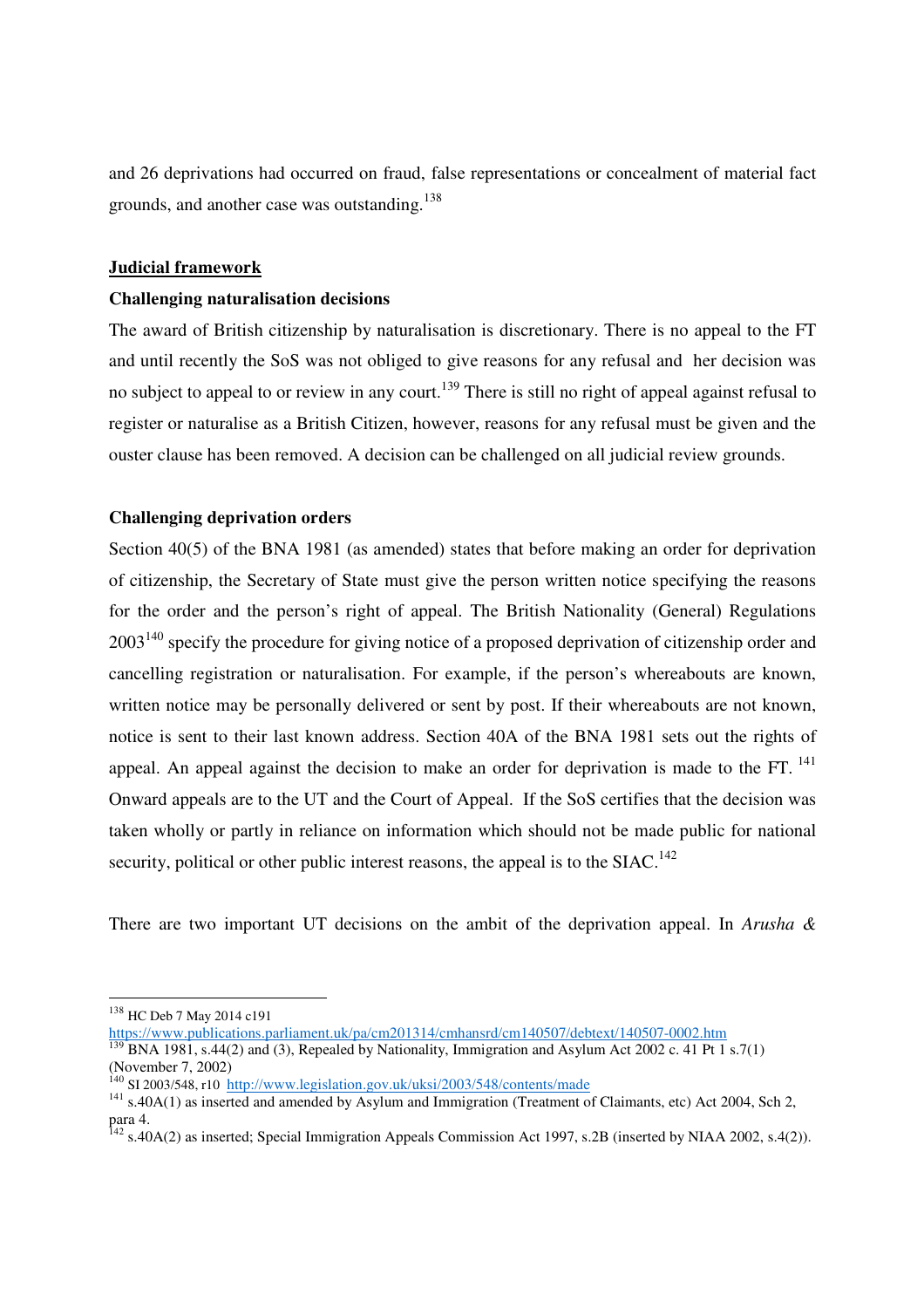## *Demushi (deprivation of citizenship - delay)<sup>143</sup>* the Tribunal held:

- that the absence of prescribed grounds of appeal means that the Tribunal has wide ranging power to consider, by way of appeal not a review, what the decision in an appellant's case should have been;
- the Tribunal will be concerned with the facts as it finds them and not with the Secretary of State's view of them; and
- an appellant can raise general human rights grounds but they must be framed to deal with the breach alleged to be caused by the decision to deprive the appellant of his nationality, and giving effect to that decision, and not framed to deal with the fiction that the appellant would be removed.

## In *Deliallisi (British citizen: deprivation appeal: Scope)<sup>144</sup>* the UT held that:

- an appeal under section 40A of the BNA 1981 against a decision to deprive a person of British citizenship requires the Tribunal to consider whether the SoS's discretionary decision to deprive should be exercised differently. This will involve (but not be limited to) ECHR Article 8 issues, as well as the question whether deprivation would be a disproportionate interference with a person's EU rights;
- if, on the facts, the appellate tribunal is satisfied that deprivation of citizenship would constitute a disproportionate interference with the Article 8 rights of that person or his or her family the appellate tribunal must re-exercise discretion by finding in favour of the appellant. However, in a case where Article 8(2) is not engaged, because the consequences of deprivation are not found to have consequences of such gravity as to engage that Article, the Tribunal must still consider whether discretion should be exercised differently. This is because the scope of a section 40A appeal is wider than Article 8;
- as regards EU law, where a person affected by a deprivation decision has made actual use of rights flowing from EU citizenship, in particular, the right to work in another EU State, then the effect of removing such citizenship may well have a greater practical impact, compared with the position where such rights have not been exercised. Depending on the

<sup>-</sup><sup>143</sup> [2012] UKUT 80 (IAC).

<sup>&</sup>lt;sup>144</sup> [2013] UKUT 439(IAC).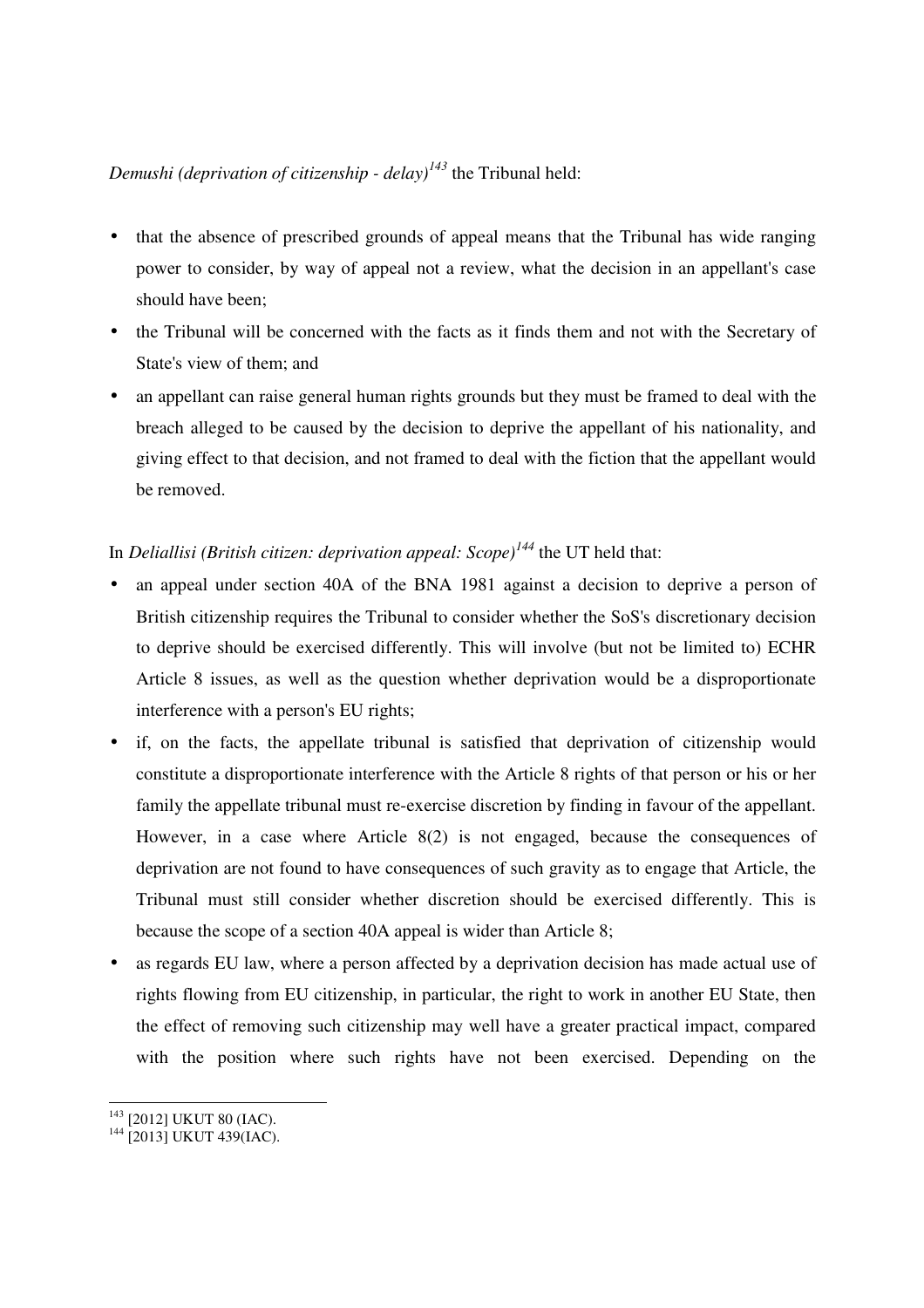circumstances, that degree of impact may well require a greater degree of justification on the part of the national authorities, as regards their deprivation decision;

- although, section 40A of the BNA 1981 does not involve any statutory hypothesis that the appellant will be removed from the United Kingdom in consequence of the deprivation decision, this does not mean that removal as a consequence of deprivation is automatically excluded from the factors to be considered by the Tribunal hearing a section 40A appeal. Removal will be relevant if, and insofar as the Tribunal finds, as a matter of fact, that in the circumstances of the particular case, it is a reasonably foreseeable consequence of depriving the person of British citizenship; and
- a person who, immediately before becoming a British citizen, had indefinite leave to remain in the United Kingdom, does not automatically become entitled to such leave, upon being deprived of such citizenship.

#### **HUMAN RIGHTS GENERALLY**

The ECHR is given effect in UK law via the Human Rights Act 1998 (the "HRA"). The HRA requires a court or tribunal determining questions in connection with HER rights to take into account the jurisprudence of the ECtHR $^{145}$  It also requires all legislation, primary and subordinate, past and future, to be read and given effect so far as possible in a way which is compatible with ECHR rights.<sup>146</sup> This also applies to the Immigration Rules.<sup>147</sup> If subordinate legislation cannot be interpreted in a way which is compatible with ECHR rights and there is nothing it the parent Act requiring its incompatibility it can be disapplied or struck down as *ultra vires*. However a tribunal has no power to strike down incompatible rules, although it can set aside an immigration decision which is unlawful as being incompatible with the appellant's Convention rights regardless of whether it is in accordance with the rules.<sup>148</sup> If incompatible primary legislation cannot be remedied by interpretation, a declaration of incompatibility can be made, but only by the higher courts – High Court upwards.

There is also an obligation on public authorities to act compatibility with the Convention under

 $\frac{1}{\sqrt{2}}$  $145$  HRA, s.2

 $^{146}$  HRA, s.3(1)(a).

<sup>147</sup> *R v SSHD ex p Ali (Arman)* [200] INLR 89.

<sup>148</sup> NIAA 2002, s.84(1)(c), (g). *Huang v SSHD* [2007] UKHL 11.